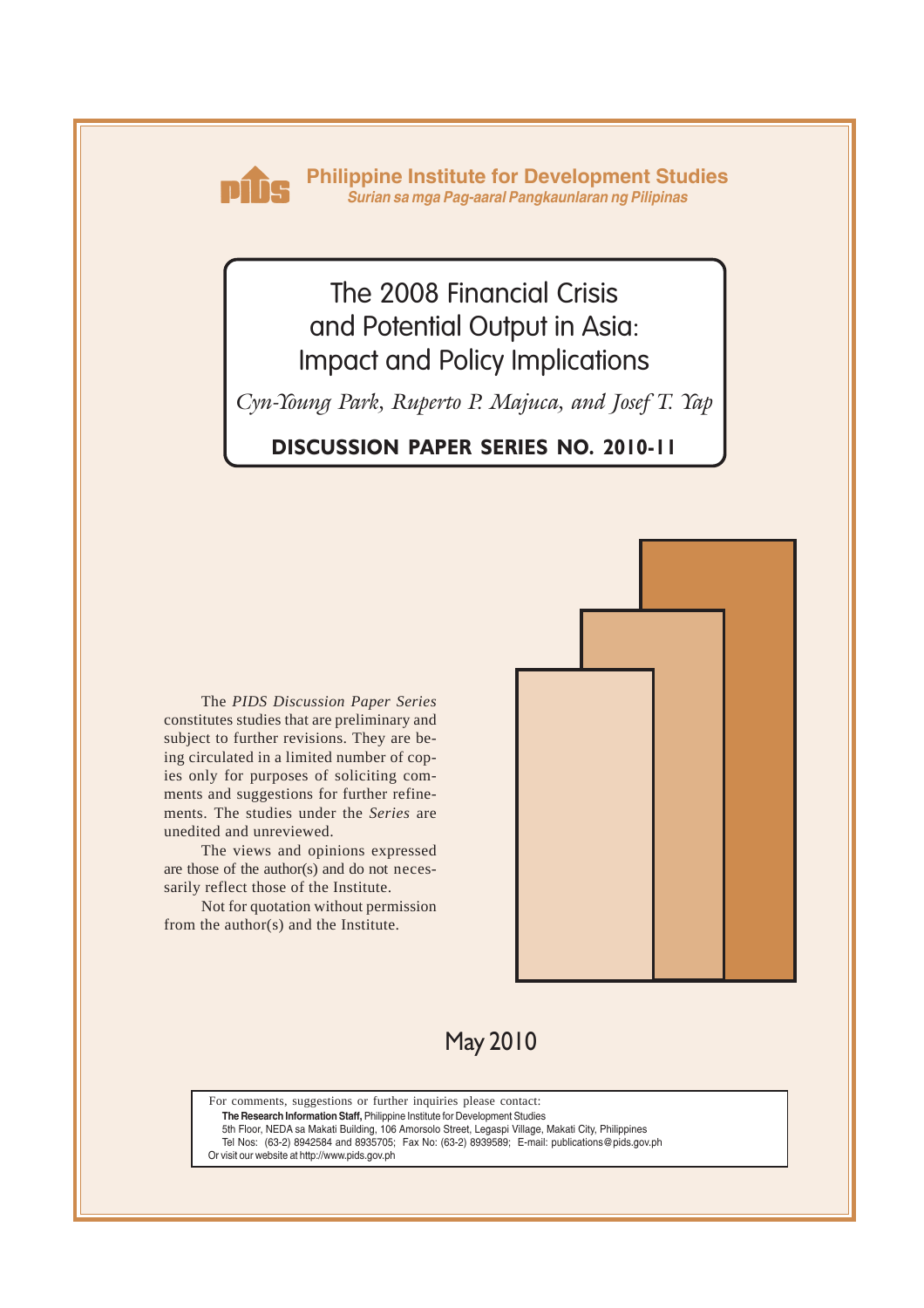## **The 2008 Financial Crisis and Potential Output in Asia: Impact and Policy Implications**

Cyn-Young Park, Ruperto P. Majuca, and Josef T. Yap<sup>∗</sup>

March 2010

#### **Abstract**

Monitoring the behavior of potential output helps policymakers implement appropriate policies in response to an economic crisis. In the short-run, estimates of the output gap will guide the timing of implementation and withdrawal of stimulus measures. In the medium- to long-term, these estimates will also provide the basis for gauging productive potential and hence guide policies to support the sustainable non-inflationary output growth. In this paper, we investigate the post-crisis behavior of potential output in emerging East Asian economies, by employing the Markov-switching model to account for structural breaks. Results show that after the 1997/98 Asian financial crisis, potential output in Hong Kong, China; Korea; Singapore; and Malaysia reverts to the level consistent with the trend prior to the crisis. While there is a permanent drop in potential output in Thailand and Indonesia, growth rates returned to the pre-crisis trend. PRC, Taipei,China, and the Philippines are special cases. Econometric estimates of a simple growth model show that the difference among economies can be attributed to the investment-GDP ratio, macroeconomic policies, exchange rate behavior, and productivity which is proxied by the level of technological activity. These results can guide policy after the 2008 crisis.

Key Words: Potential output, Markov-switching model, structural break, global crisis, East Asia

JEL Classification: C3, E32

<sup>∗</sup> Respectively, Principal Economist, Office of Regional Economic Integration (OREI), Asian Development Bank; Senior Research Fellow, Philippine Institute for Development Studies (PIDS), and President, PIDS. This study was conducted under the auspices of Asian Development Bank TA-6459 (REG): The Asia Regional Integration Center (ARIC), Phase II. The study is also circulated as an ADB Working Paper. The authors acknowledge the contributions of Dr. Jose Ramon G. Albert, Senior Research Fellow at PIDS who did the econometric estimates for the growth model using STATA software; and Michael Angelo A. Cokee, who did the Markov switching estimates of potential output using GAUSS software. The excellent research assistance of Fatima Lourdes E. Del Prado and Maureen Ane D. Rosellon, Research Specialists at PIDS, and Rogelio Mercado and Theresa Robles of OREI, is also acknowledged. The usual disclaimer applies.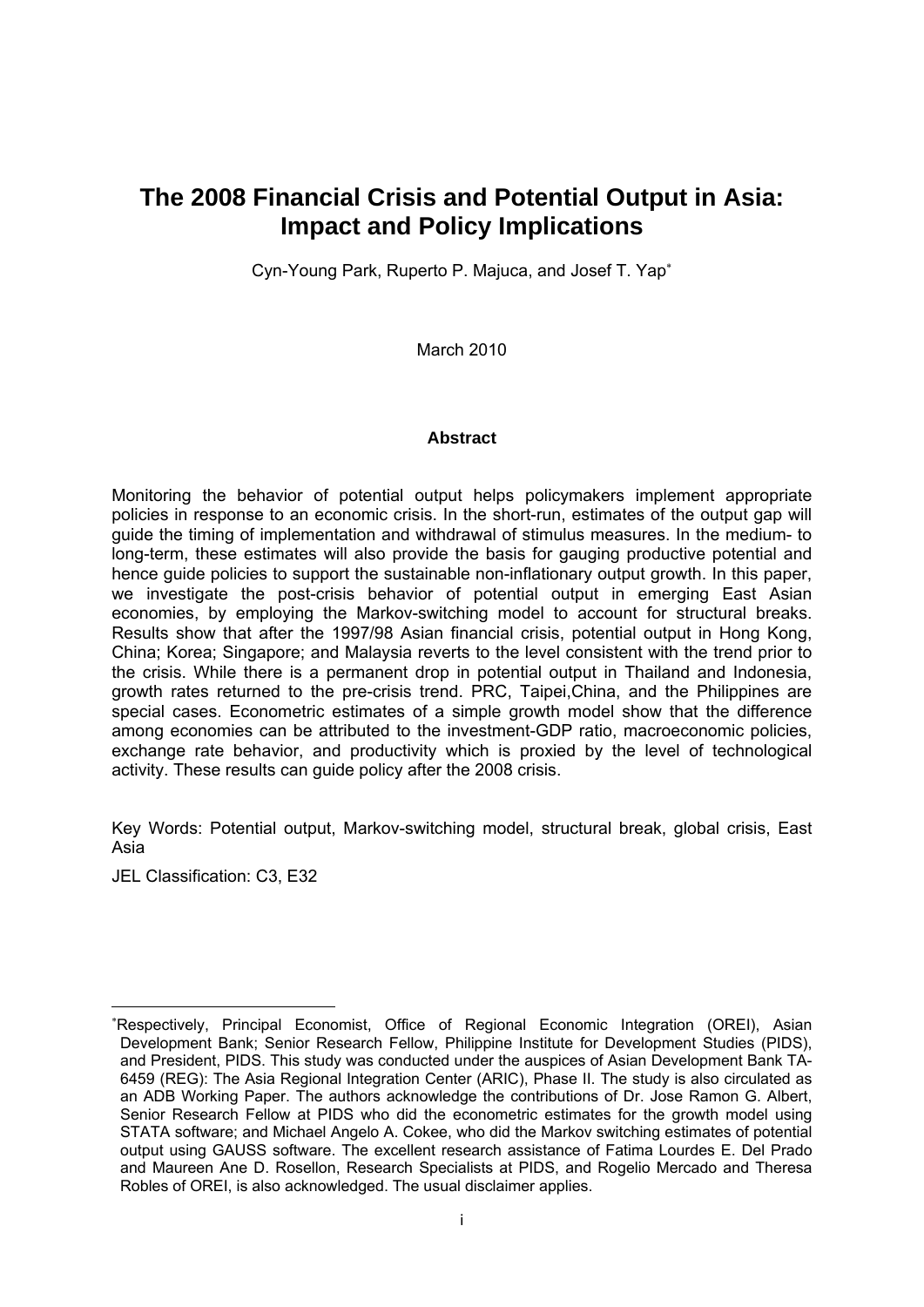#### **1. Introduction**

Potential output is defined as the level of output consistent with price stability or, alternatively, the trend level of output around which the economy fluctuates over the business cycle. Deviations of actual from potential output lead to output gaps. The output gap is one of the main components of price determination based on the Phillips Curve and is often used as an argument in monetary policy reaction functions. As such it is an important consideration in an inflation-targeting framework.

Potential output can also be a useful indicator for policymakers in adopting appropriate measures in response to an economic crisis. The main issue is to what extent a particular crisis has an impact on potential output. To illustrate, a crisis can have three possible impacts on potential output depending on the nature of the economic downturn and subsequent policy responses (Figure 1). Scenario 1 shows that potential output will revert to the level that was determined by its trend prior to the crisis. This implies that actual output growth will experience a jump when the economy returns to its path prior to the crisis. Meanwhile, output growth in Scenario 2 will only return to its pre-crisis trend but potential output will be at a lower level. The worst case scenario is depicted as Scenario 3 where output expansion will slow down even after the crisis dissipates.

Knowledge of the cyclical position—based on the estimates of potential output and the position of GDP in relation to its potential (i.e., the output gap)—is a key element in monetary and fiscal framework. First, the level of GDP relative to its potential has important implications for inflationary pressures in the economy. Consequently, the output gap is one of the main factors in monetary policy decisions, such as in the Taylor rule or in the inflationtargeting framework. Second, the size and sign of the output gap provides a good indicator of an economy's cyclical position, which is an important element in the estimation of the "structural fiscal balance." The structural fiscal balance is conceptually a non-cyclical component of the fiscal balance and an important gauge for assessing the fiscal stance.

Accordingly, it is important to be able to accurately decompose an economic downturn into a change in potential output and a change in the output gap. A change in output can be decomposed into a permanent ( $y<sup>P</sup>$ ) and a transitory component ( $z$ ), such that:

$$
\Delta y_t = \Delta y_t^P + \Delta z_t
$$

where  $y^P$  and  $z$  correspond to potential output and the output gap, respectively. For example, during a recession, if the change in  $y<sup>P</sup>$  is dominant, then a restrictive monetary policy is called for. However, if it turns out that the transitory component is more prominent, then the restrictive monetary policy can choke off the recovery. It should be noted that real shocks (e.g., a rise in productivity due to new technology) are usually manifested in changes in  $y<sup>P</sup>$  while nominal shocks (e.g., an increase in money supply) tend to affect the transitory component.

The major implication is that potential output should be estimated fairly accurately in order that appropriate policies can be implemented in response to a particular crisis. The second part of the paper presents various methodologies to estimate potential output, with emphasis on accounting for structural breaks in the data. This section includes a review of some applications in Asian countries. The third section of the paper discusses the various channels by which a financial crisis can affect potential output. Policy responses are highlighted. Empirical studies focused on the 1997/98 East Asian financial crisis are reviewed in this section. The fourth section deals with empirical results of the present study. This is the basis for policy recommendations in response to the 2008 crisis which are outlined in the last section.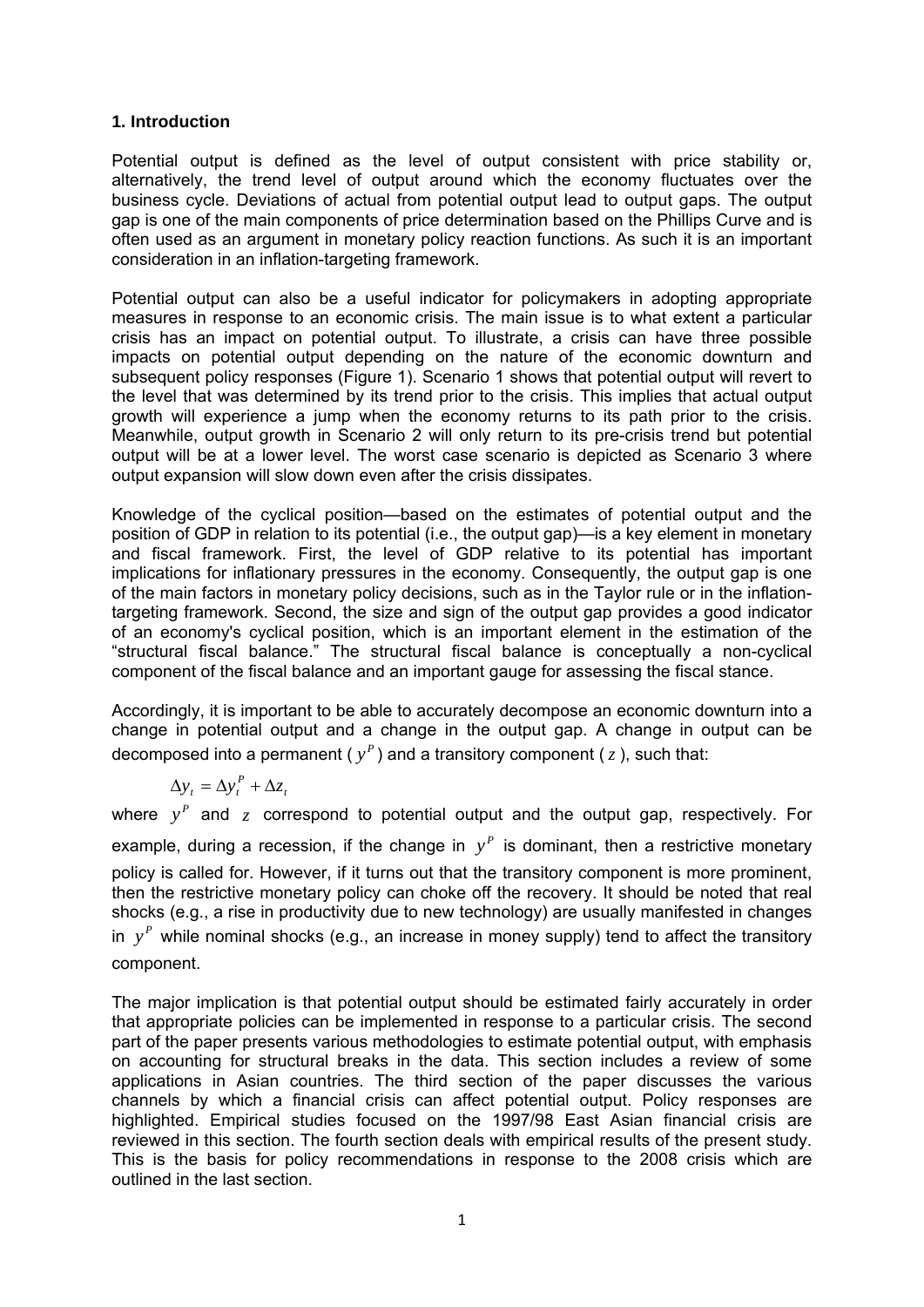#### **2. Estimating the Potential Output**

Methodologies to estimate potential output and the output gap can be classified into three major categories. The first are statistical or atheoretical approaches, where actual data on output are used to construct an estimate of potential output. On the other hand, structural approaches apply economic theory to estimate potential output. Typically, data on employment and the capital stock are used to construct a production function. Given assumptions about the full-time equivalent of employment, productivity, and utilization of capital stock, measures of potential output can be estimated. However, this method cannot be applied to many developing countries due to lack of required data.

In this section, we will focus on the atheoretical approach, discussing the strengths and weaknesses of a few common methodologies employed in our empirical analyses.

#### **2.1 Atheoretical Approach**

The most popular atheoretical approach is the suggested by Hodrick and Prescott (1997). The Hodrick-Prescott (HP) filter<sup>1</sup> has a time-varying trend and estimates the potential component of output by minimizing the loss function, specified as follows:

$$
L = \sum_{t=1}^{n} (y_t - y_t^T)^2 + \lambda \cdot \sum_{t=2}^{n-1} (\Delta y_{t+1}^T - \Delta y_t^T)^2
$$

where  $\lambda$  is the smoothing weight on potential output growth and *n* is the sample size.<sup>2</sup>

The main advantage of the HP filter is that it produces an output gap that is stationary and it allows the trend to follow a stochastic process. One disadvantage though is that the selection of the smoothing weight is arbitrary and that this matters to the actual results. $3$  The HP filter is also sensitive to new data, which is the uncertainty associated with statistical revisions. It is useful to distinguish the latter from the uncertainty due to data revisions, which arise when historical GDP figures are changed. Studies have shown that the effect of statistical revisions is about an order of magnitude more important than published data revisions.4

Another atheoretical approach is what is called the unobservable components method (UC). Typically, output is decomposed into a permanent ( $y<sup>P</sup>$ ) and a transitory component (*z*), such that:

$$
y_t = y_t^P + z_t
$$

<sup>&</sup>lt;u> Termin a shekara ta 1999 a Tarihin a Tarihin a Tarihin a Tarihin a Tarihin a Tarihin a Tarihin a Tarihin a T</u>  $1$  "Filtering" refers to a procedure by which a value is decomposed into two or more ex ante unknown

quantities. The decomposition is based on set criteria.<br><sup>2</sup> Burns and Mitchell (1946) suggested that the cyclical components of the business cycle fall within a particular range of duration (typically between 1.5 to 8 years). The band pass filter extracts components of a time series with this range of periodicities, while filtering out components at lower and higher frequencies. Two popular methods employing this filter are the Baxter-King (1999) filter and the Christiano-Fitzgerald (CF) (2003) filter. In this report, the CF variant of the filter was used. The method is also atheoretical and has properties similar to the HP filter.

 $3$  Hodrick and Prescott recommend a value of 1600 for quarterly data, which is based on the relative size of the variances of the shocks to permanent and transitory components of output. Changing the weight affects how responsive potential output is to movements in actual output. For example, as the smoothing factor approaches infinity, the loss function is minimized by penalizing changes in potential output growth, which is done by making potential output growth a constant, i.e. a linear time trend. Hence the time-trend method is a special case of the HP filter. <sup>4</sup>

<sup>&</sup>lt;sup>4</sup> An assertion also contained in the 1999 Orphanides and van Norden study.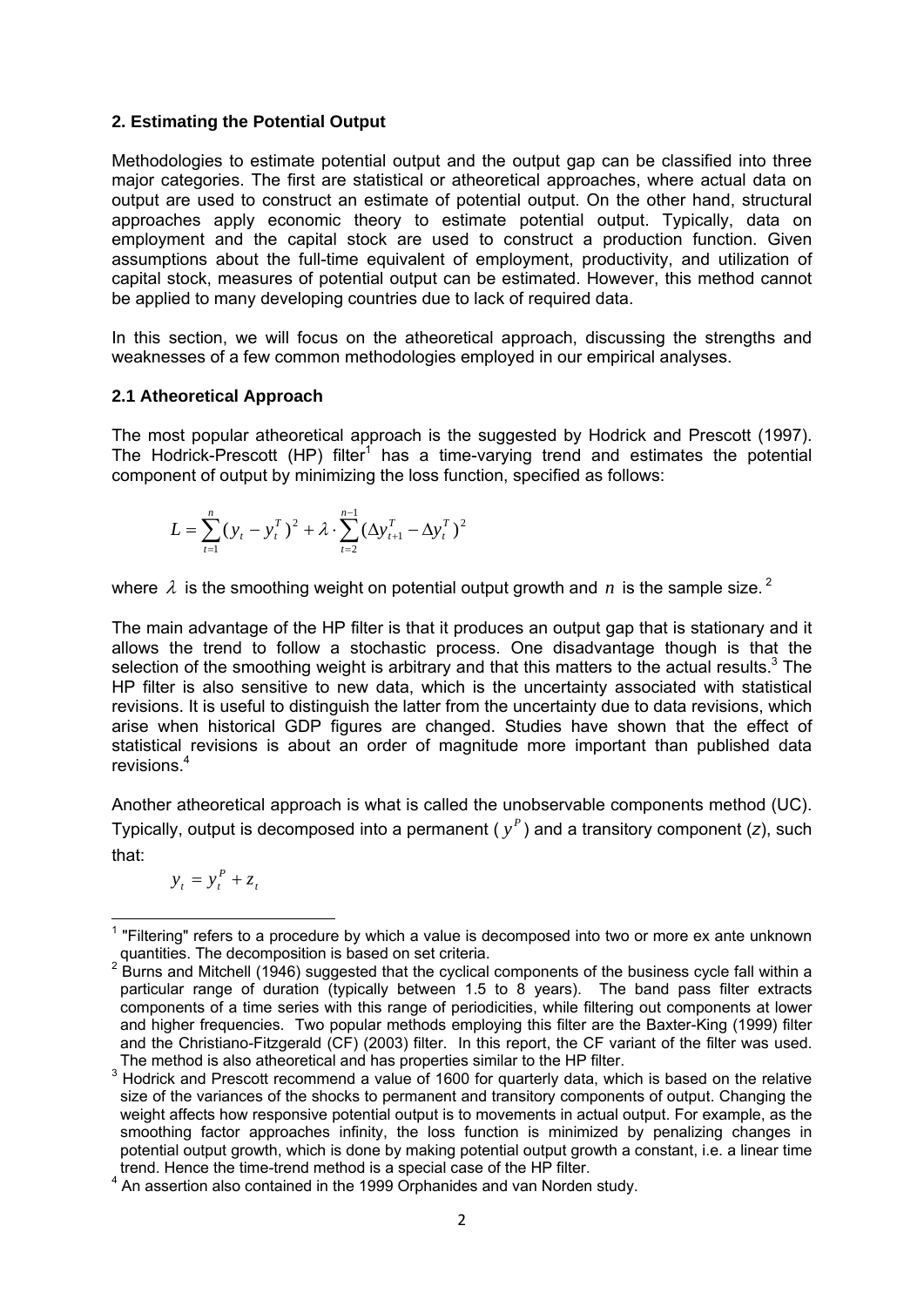where  $y<sup>P</sup>$  and *z* correspond to potential output and the output gap, respectively. Permanent output is assumed to follow a random walk with drift:

$$
y_t^P = \mu^y + y_{t-1}^P + \varepsilon_t^y
$$

where  $\mu^y$  is a drift term and  $\varepsilon_t^y \sim N(0, \sigma_y^2)$ . The output gap is assumed to follow an AR(2) process:

$$
z_{t} = \phi_{1} z_{t-1} + \phi_{2} z_{t-2} + \varepsilon_{t}^{z}
$$

where  $\varepsilon_t^z \sim N(0, \sigma_z^2)$  and the stationary conditions hold. Estimates of the parameters of the model and the unobserved state variables can be obtained through a maximum likelihood procedure using the Kalman filter. This approach has advantages and disadvantages similar to the HP filter.

The Beveridge and Nelson decomposition is yet another atheoretical method where the changes in output are modeled as an ARMA (p,q) process,

$$
\phi(L)(\Delta y_t - \mu) = \theta(L)\varepsilon_t.
$$

Standing at time  $t$ , the expectation of  $y_{t+k}$  conditional on data through  $t$  is

$$
\hat{y}_t(k) = y_t + \sum_{j=1}^k \hat{\Delta y}_t(j).
$$

The permanent or trend component of  $y_t$  is

$$
y_t^p = y_t + \lim_{k \to \infty} \left[ \sum_{j=1}^k \hat{\Delta y}_t(j) - k\mu \right]
$$

The second term of the equation's right hand side, which captures the momentum contained in  $y<sub>i</sub>$  at time  $t<sub>i</sub>$ , was interpreted by Beveridge and Nelson (1981) as the cyclical component of the series. In this paper, this method is applied using the Newbold (1990) implementation of the Beveridge-Nelson (BN) decomposition.<sup>5</sup>

The UC method usually results in a smooth trend and large cycle. This is because the UC method (see e.g., Clark 1987) forces the innovations in the trend and the cycle to be uncorrelated. When this restriction is relaxed, meaning that the covariance between the trend and the cycle innovations are not restricted to zero, the (unrestricted) unobserved components model results to a univariate representation and a trend-cycle decomposition that is identical to the BN decomposition (Morley et al. 2003). Hence, in this study the BN decomposition is estimated instead of the (restricted) unobserved components method.

<sup>————————————————————&</sup>lt;br><sup>5</sup> Unlike the HP filter that imposes smoothness in the trend a priori, both the BN decomposition and the unobserved components method "let the data speak for themselves" (Morley et al. 2003). However, it is well-known that the BN decomposition results in a decomposition where much of the GDP variation is in the trend component, while the temporary component is small.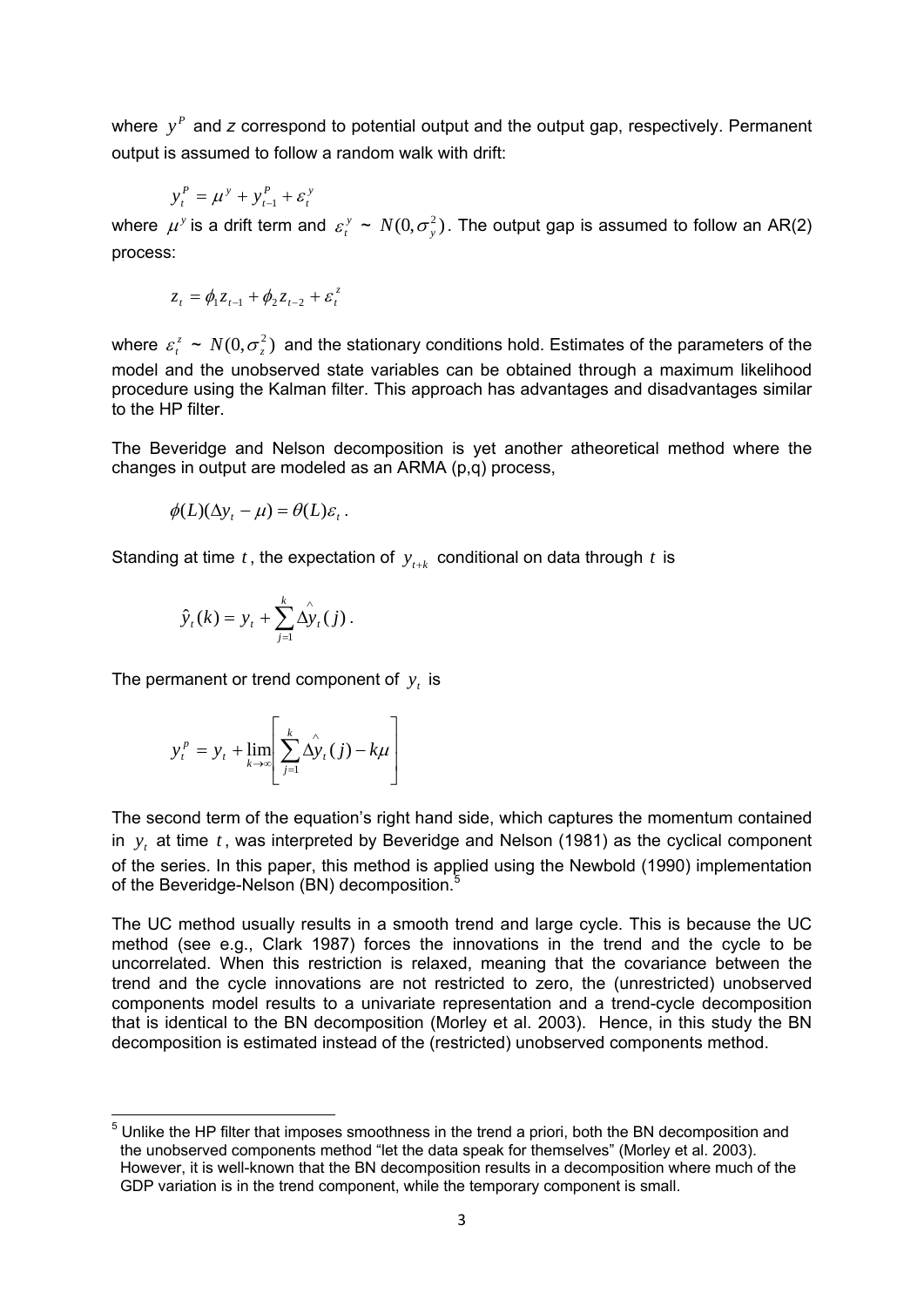#### **2.2 Accounting for Structural Breaks**

A common disadvantage of the atheoretical methodologies is that they do not account for structural breaks in the time series. Model instability and structural breaks from one subperiod to another is an important consideration that needs to be taken into account. Early methods (e.g., Chow 1960) dealt with the issue by dating the parameter shifts in cases where the changes are known—or are determined—by the researcher. Later methods incorporated strategies for detecting parameter switches when the dates of the turning points are unknown; in these methods, the structural change is modeled endogenously. The most popular of these is Hamilton's (1989) Markov-switching (MS) model, which allows for the probability of the shift to depend explicitly on the regime that is in effect (Kim and Nelson 1999a provide an exposition of these models).

In MS models, since the evolution of the variable capturing the changes in the regime,  $S_t$ ,

 $t = 1, 2, \dots, T$ , is not known, it needs to be estimated—as an unobserved variable—together with the parameters of the model. These Markov regime-switching models can be applied to account for both shocks to potential output and breaks from trend that lead to unusually large contractions. Hamilton (1989) developed a method to analyze economic fluctuations as the outcome switches from one state to another, with the change in state being governed by an unobserved first-order Markov process.<sup>6</sup> Lam (1990) extended the original Hamilton model to enable the modeling of processes whose autoregressive component need not have a unit root. Meanwhile, Kim (1994) reworked Lam's specification using state space techniques enabling the application of a Kalman filter.

The generalized Hamilton model assumes that the MS occurs in the permanent part of output but not in the cyclical component. It thus assumes that recessions have a permanent impact on real GDP. Another set of models that attempt to capture business cycle asymmetry, albeit fundamentally very different in approach from Hamilton's model, assume that recessions are transitory "plucks" from output. That is, recessions are those episodes when output is disturbed by negative temporary shocks, but that following a recession, a rapid recovery phase—labeled as the "bounce-back" or "peak-reversion" effect-ensues. This is the model advocated by Friedman (1964, 1993), and formalized in MS framework by Kim and Nelson (1999b).

A body of empirical work followed either of these types of business cycle asymmetry (Hamilton- and Friedman-types) separately. Kim and Piger (2002) generalize these business cycles models by adopting a unified framework capable of capturing both types and asymmetric together and therefore allows one to decompose one type of asymmetry from the other, and evaluate which of the two types are significant. Similar to Stock and Watson (1989, 1991, 1993), Kim and Piger adopted a multivariate framework, but incorporating MS in their framework. In their model, output and investment (but not consumption) are affected by shocks to the common stochastic trend, a common transitory portion, and transitory shocks that are idiosyncratic in nature.

$$
y_t^P = \mu_0 + y_{t-1}^P + \mu_1 s_t + \varepsilon_t^y
$$

 Potential output is a random walk with a drift that evolves according to a two-state Markov process. The binary variable *s*, represents either a high or a low growth state of the economy in period *t*. The probability that state *j* follows state *i* is given by the transition probabilities,

$$
p_{ij} = Pr(s_t = j | s_{t-1} = i)
$$
 where  $\sum_j p_{ij} = 1$  and  $i, j = 0,1$ .

  $<sup>6</sup>$  Potential output is specified as:</sup>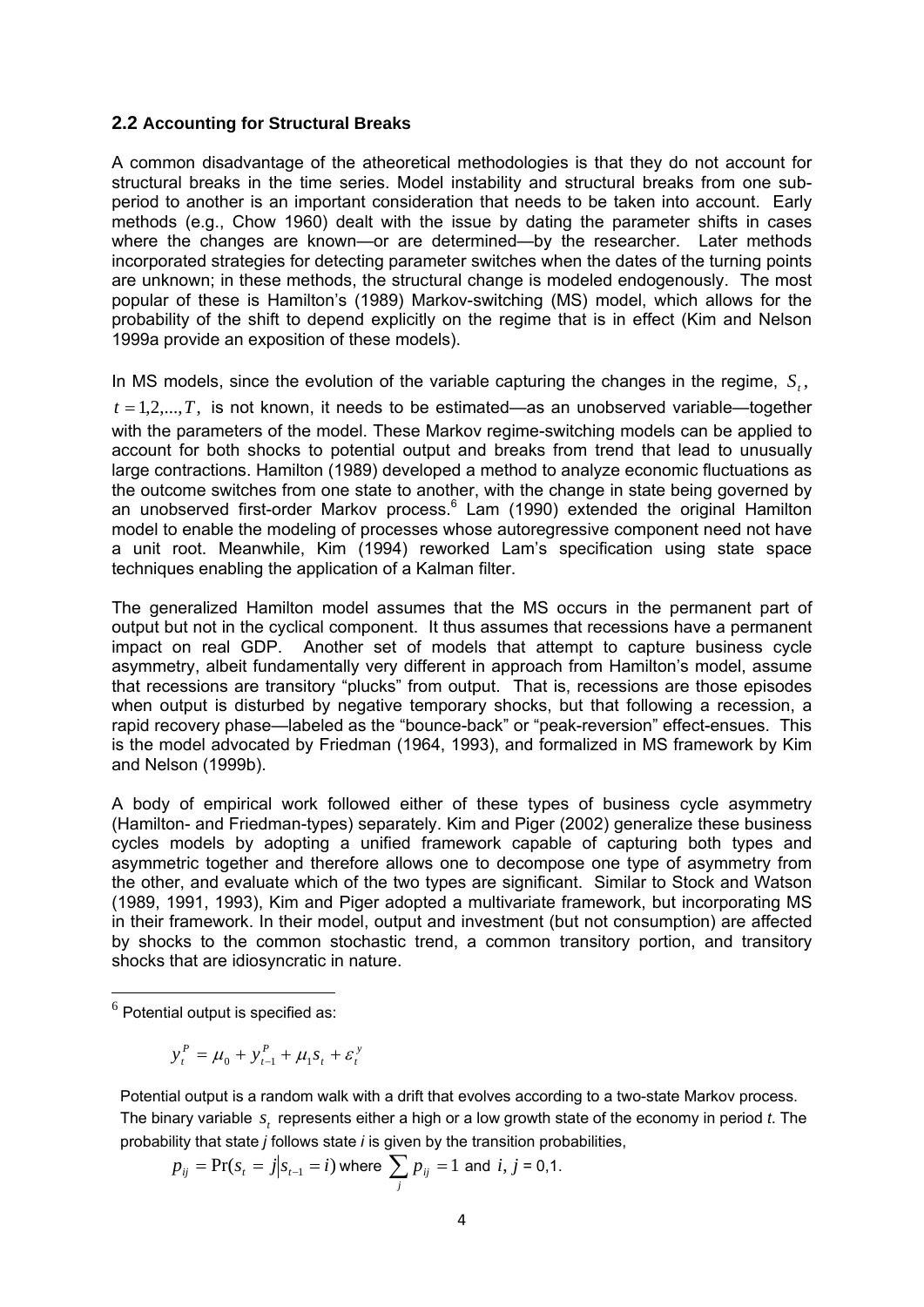Kim and Piger (2002) applied their model to cointegrated data, and assumed that both types of asymmetry are propelled by the same state variable. This implies that each recession is forced to contain both permanent and transitory common factor. A related approach was utilized by Kim and Murray (2002) using non-cointegrated data, this time utilizing two different state variables to capture the Hamilton-type and the Friedman-type asymmetries, with the state variables' duration and timing permitted to vary across recessions. This allows for the possibility that recessions can emanate from more than one source, either as a change in the common transitory component or a shift in the common permanent component. Otherwise stated, this approach permits one to isolate whether a particular recession is driven by a regime change in the permanent component or in the transitory component.

Kim and Piger (2002) and Kim and Murray (2002) therefore improve upon Hamilton (1989), Lam (1990), and Kim (1994) in that unlike the latter, their methods are able to capture the peak-reversion feature that the Hamilton model is unable to capture. Moreover, their methods are more general, in that using specific coefficients in their equations can reproduce the results by the Hamilton model.

In estimating the business cycle co-movement and asymmetry in the context of Asian economies, it would be better to use to Kim and Piger (2002), which uses only one state variable rather than the more complex, two-state approach adopted in Kim and Murray  $(2002).$ <sup>7</sup> The reason is that unlike the US, for which these business cycles methods were originally developed, Asian economies in general have less episodes of boom and bust cycles. Most of the economies we studied have only about one or two episodes of recessions at the most. Thus, for Asian economies, it would be more difficult to obtain the averaging required to estimate the state probabilities for the computer algorithm to converge. The less complex model will hold a better chance of having the probability estimates converge, if at all either of the methods could be used to generate the numbers for Asian economies.

#### **3. Impact of Financial Crises on Potential Output in Asia**

#### **3.1 Theory and Policy Responses**

There are various channels through which the crisis can impact potential output. First, a crisis discourages firms from investing in capital as a fall in demand and uncertain economic outlook increase uncertainty on the returns on investment. Moreover, a financial crisis tends to worsen funding conditions for the firms new investment due to higher risk premia, tighter lending standards, and thus higher real cost of capital due to limited credit supply. Second, a crisis weakens the labor market situation. Especially when the labor market is rigid, a temporary reduction in employment could become persistent even as the economic conditions improve. Third, a crisis may lead to a drop in productivity due to decreased capital spending. For instance, a reduction in R&D spending can lower total factor productivity.

Policy responses and private restructuring efforts following the crisis also influence the trajectory of output. Policy responses to cushion the economic downturn can sometimes have long-term effects. For example, an increase in public spending, which is used to build physical and social infrastructure, may help boost potential output. On the other hand, stabilization policies could introduce distortions in markets, thus creating long-term side effects. A financial crisis also provides an impetus for reforms and corporate restructuring.

  $<sup>7</sup>$  This advice was given by Professor Chang-Jin Kim in a phone conversation on 16 November 2009.</sup> Unfortunately, the algorithm generously provided by Professor Jeremy Piger would not converge when applied to data from East Asian economies. The algorithm can be provided upon request.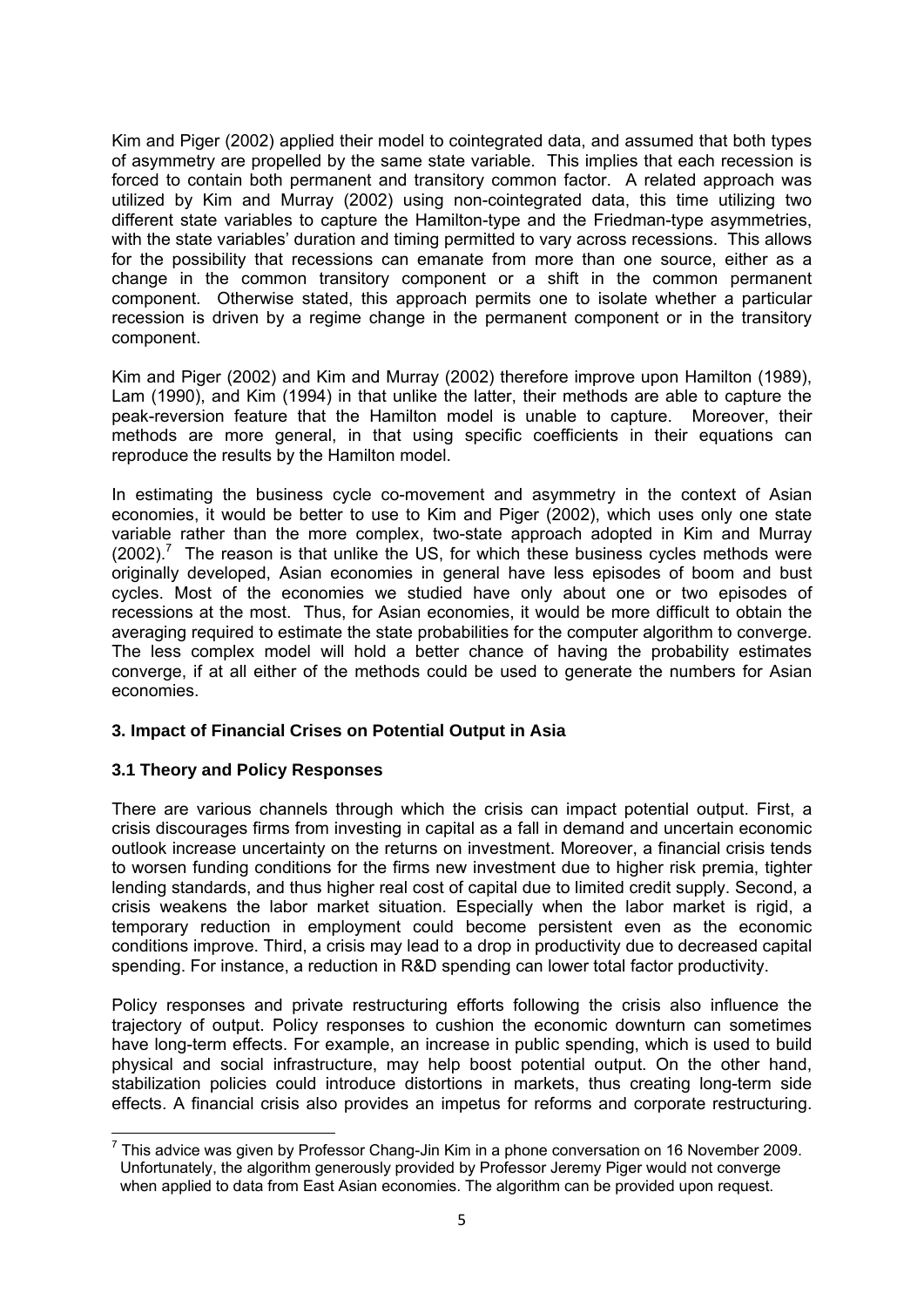Successful implementation of structural reforms and corporate restructuring could enhance productivity, thus eventually lifting potential output even higher than its original path. Overall, the crisis impacts on productivity beyond the short-term, thus the impact on potential growth remains highly uncertain. For example, Japan has suffered substantial and persistently widening output losses following the banking crisis. But, Mexico and Norway have eventually achieved the level of output and even exceeded what the pre-crisis trend growth had suggested (Haugh, et. al. 2009).

A priori, the impact of a crisis on potential output is uncertain; hence it is important to investigate the sources of a decline in output following a crisis. It is very difficult to determine the path of potential output in the event of a crisis. However, identifying the sources of the output loss—for example, a temporary rise in the unemployment rate or a decline in productivity—has important implications for the output gap and the appropriate policy responses. If the output loss is largely associated with the output gap—a temporary deviation from potential output—stabilization policies would be sufficient. However, if the loss is induced from a change in potential output, the appropriate policy response would require more fundamental reforms which can address structural problems (see Cerra and Saxena, 2005).

In addition, a financial crisis can change potential output through indirect effects. Indeed crises usually trigger policy responses from public authorities to cushion the economic downturn. Stabilization policies can sometimes have long-term effects. On the one hand, investment in infrastructure is likely to boost potential output. On the other hand, other policies can be detrimental to long-term growth when they introduce distortions or encourage excessive risk-taking. At the same time, temporary fiscal measures can lead to permanent increase in government size and in debt levels, which in turn will have negative effects on growth. Finally, the final impact of policies depends on the nature and the design of the specific measures. Financial crises can also foster the implementation of structural reforms that can in turn enhance potential output by moderating political opposition to reforms.

#### **3.2 Evidence from Earlier Crises**

Many studies looked into the impact of financial crises including the effect of the 1997 financial crisis on potential output in Asia. Past experiences show that financial crises tend to cause substantial and persistent output losses, although there are significant country variations. The patterns of medium-term output performance following financial crisis have attracted much attention recently. Several studies have examined the medium-term behavior of output in the crisis-affected countries. Some stylized facts about the crisis-driven recessions have emerged as follows:

- Financial crises, especially the ones involving banking crises, tend to have a negative and persistent effect on potential output. Furceri and Mourougane (2009) estimate that financial crises lower potential output by around 1.5 to 2.4 percent on average for the OECD economies. The magnitude of the effect increases with the severity of the crisis. Abiad, Balakrishnan, Brooks, Leigh, and Tytell (2009) also find that output tends to be depressed substantially and persistently following banking crises, after investigating 88 banking crises that occurred over the past four decades across a wide range of economies. Their finding was based on the comparison of the mediumterm level of output<sup>8</sup> with the level it would have reached following the pre-crisis trend.
- Following financial crises, output does not return to its original trend path on average over the medium-term. Growth does, however, eventually return to its pre-crisis rate

 8 The medium term was defined as seven years after the crisis in this paper.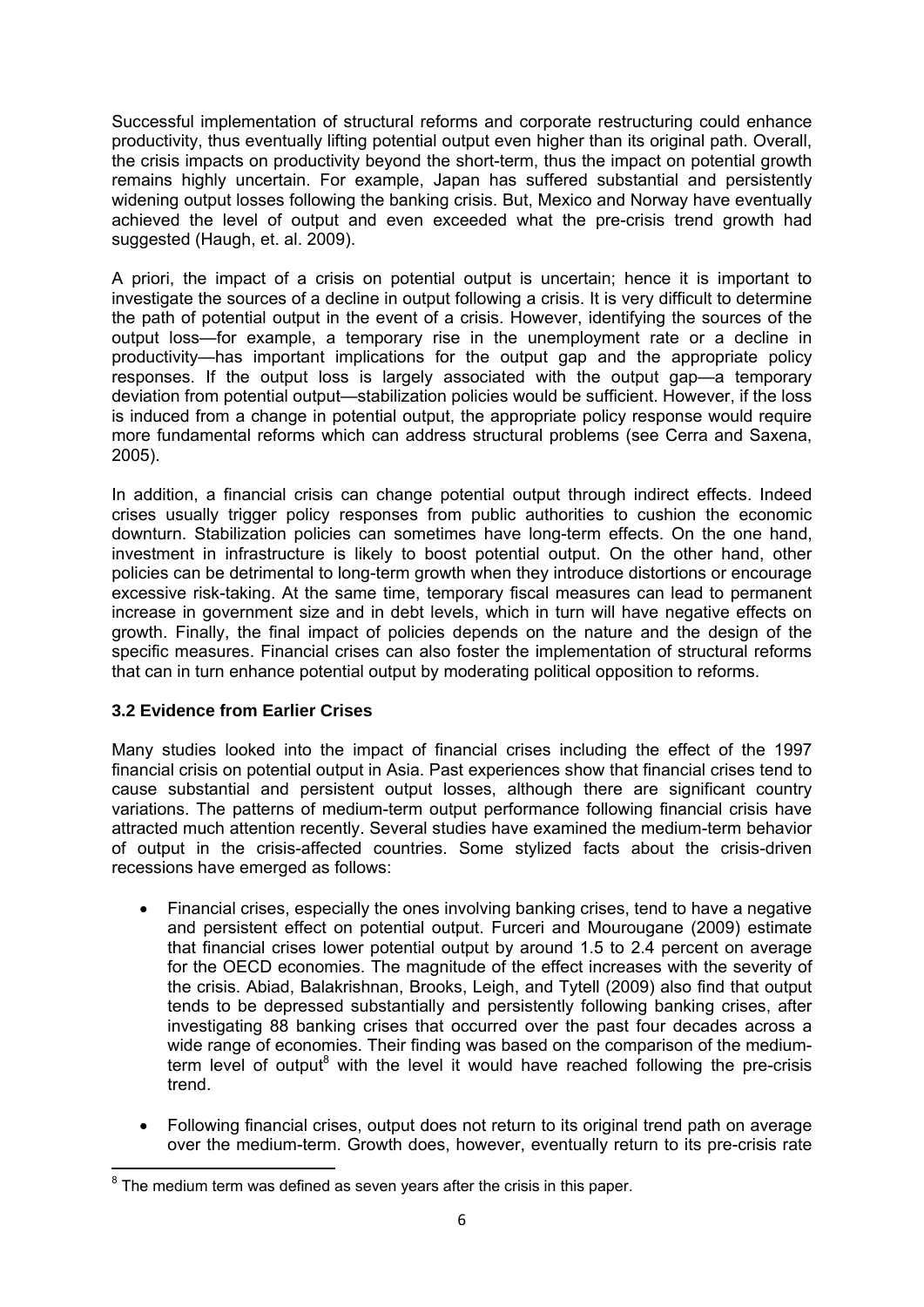for most economies, suggesting the pattern of medium-term output performance following financial crisis is best described by Scenario 2 in Figure 1.

- The depressed output path tends to result from long-lasting reductions of roughly equal proportion to the employment rate, the capital-to-labor ratio, and total factor productivity (see Abiad et al., 2009).
- Initial conditions and policy responses have a strong influence on the size of the output loss. What happens to short-term output is also a good predictor of the medium-term outcome. Interestingly, post-crisis output losses are not significantly related with the level of income.

In Asia, one of first cross-country estimates of the output gap in the aftermath of the 1997 crisis was undertaken by Bautista (2003). By applying the generalized Hamilton model as modified by Lam (1990) and Kim (1994), he addressed the problem created by structural breaks. One interesting result was that the stochastic output gap estimates obtained from the modified Hamilton model were on average smaller than estimates of the linear-quadratic output gap. The reason is that shocks to potential output partly account for the fluctuations in GDP. This is clear evidence that the crisis had an adverse impact on potential output. The downturn in the Philippines and Thailand, however, could not be classified as recessions and instead appeared as slowdowns. The different experiences of each country could likely be attributed to different policy responses.

A similar approach was applied by Cerra and Saxena (2005) but with the asymmetry applied also to the output gap. They used a two-common-factor model with regime switching in each of the factors. Real GDP, investment, and private consumption were used to identify the common transitory and stochastic trends. Their results indicate some amount of permanent output loss in all the six economies that were part of the study. The recovery phase is predominantly characterized by a return to the normal growth rate of an expansion, rather than a higher-than-normal growth rate. This is akin to Scenario 2 of Figure 1. Thus the level of output is permanently lower than its initial trend path.

Cerra and Saxena also determine that the impact of the 1997 crisis was milder in the Philippines, a result that is consistent with Bautista. The cumulative output loss in the Philippines for the period 1997-1999 was only 1.5 percent, compared to 22.3 percent in Indonesia, 10.3 percent in Republic of Korea (Korea), and 19 percent in Malaysia. Unfortunately, Thailand was not included in the study due to lack of data.

#### **4. Empirical Results**

#### **4.1 Results from Atheoretical Methods**

Three relatively simple atheoretical methods were initially applied to determine the variation in the empirical results. The economies that were included in the estimation are: People's Republic of China (PRC); Hong Kong, China; India; Indonesia; Japan; Korea; Malaysia; the Philippines; Singapore; Taipei,China; and Thailand. In addition, estimates were applied to the US and aggregate Europe.<sup>9</sup> The data used are described in the appendix. The end-point problem of the HP filter is addressed by extending the data up to the fourth quarter of 2010 by applying ADB forecasts. The results are summarized in Tables 1-3.

All three methods—HP, band pass (BP)-CF, and BN—suggest a noticeable drop in the potential output growth for both (a) the countries affected by the 1997/98 Asian financial

 9 Includes Austria, Belgium, Denmark, Finland, France, Germany, Greece, Ireland, Italy, Netherlands, Norway, Portugal, Spain, Sweden, Switzerland, and United Kingdom.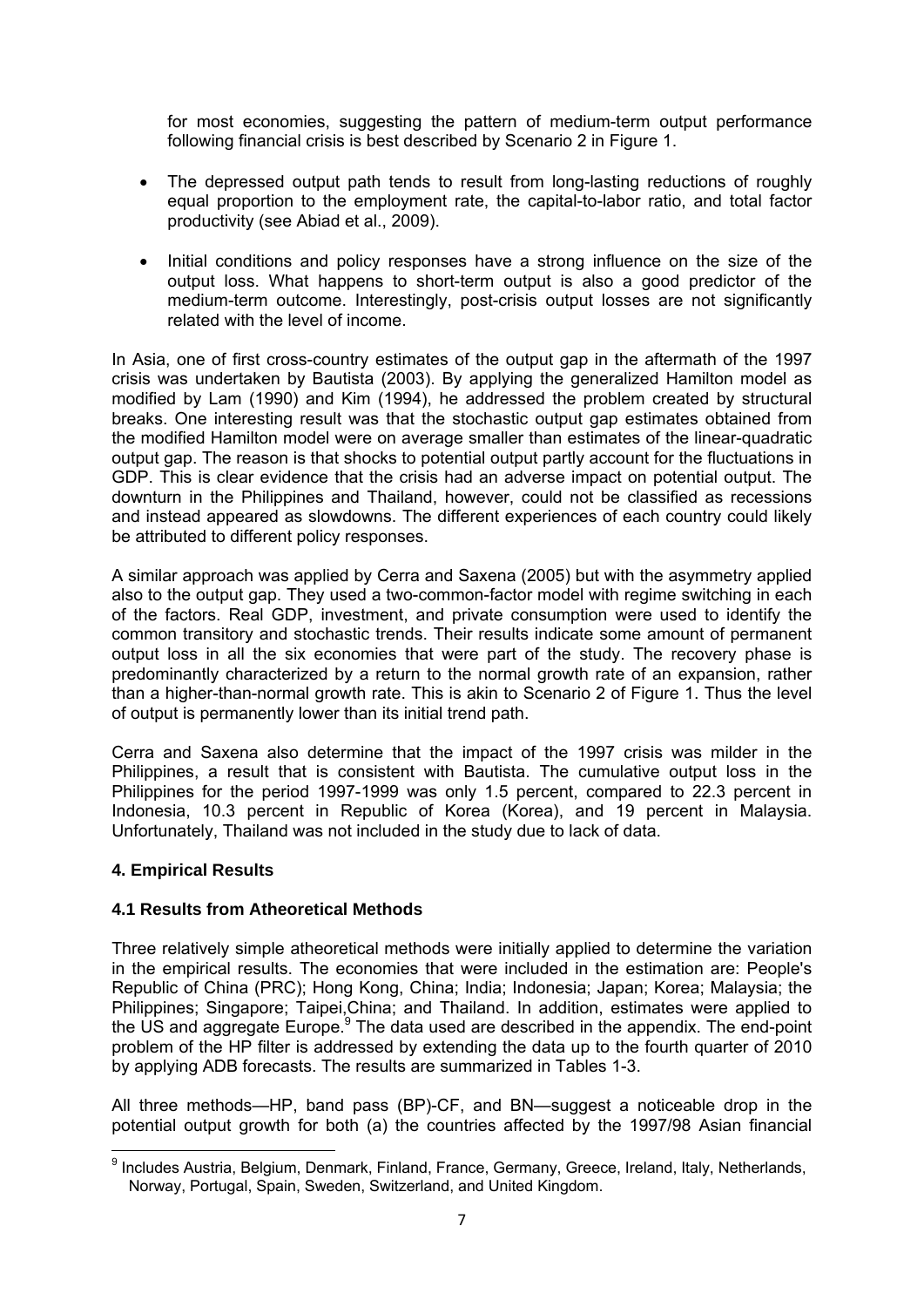countries (e.g. Malaysia, Indonesia, Thailand), and (b) all regions and countries (with the possible exception of PRC) for the 2008 global crisis. In general, among the three methods used, the BN decomposition registers the largest reduction in potential GDP growth during both crisis periods. This result is expected because, as previously explained, the BN methodology results in a decomposition where much of the GDP variation is in the trend and stochastic component.

For the 1997/98 crisis, all three methods suggest large and substantial reduction in potential output growth for Indonesia, Malaysia, and Thailand. BN is also capturing a relatively large potential output growth reduction for Korea; Hong Kong, China; and Singapore, while BP-CF is capturing the same for Singapore. Indonesia has either the highest reduction or second highest reduction. It is well known that Indonesia suffered the most from the 1997 crisis.

For the 2008/09 crisis, for all three methods, Singapore and Hong Kong, China register the largest potential output growth reductions. This can be explained by their large dependence on exports and foreign capital flows. All three methods likewise registered low potential growth reduction for PRC, Indonesia, and India. PRC was able to inject a large fiscal stimulus package while India is not as export dependent compared with East Asian economies.

#### **4.2 Accounting for Structural Breaks Using Markov Switching**

To account for structural breaks, the Markov switching model as generalized Hamilton model and modified by Lam (1990) and Kim (1994) was applied to nine East Asian economies.<sup>10</sup> The resulting level of potential output is then compared to the estimates obtained from the HP filter. This is shown from Figures 2a to 2i. Generally the results from the MS regime methodology and the HP filter do not deviate significantly from each other. However, there are distinct differences.

The MS results are more "jagged" which is to be expected since the methodology is sensitive to breaks in the data and the HP is a smoothing procedure. In only one economy is the difference between the two estimates relatively large: Malaysia. The authors unfortunately cannot offer a credible reason for this. Figure 2d shows that from 1984 to 1991 the HP estimates were consistently below the MS estimates while the reverse is true between 1991 and 2007.

The difference between the two methodologies shows up more clearly in the estimates of the output gap (Figures 3a to 3i). Except for Malaysia and Singapore, the output gap estimates for MS are smaller than those from the HP filter. This is to be expected since in the MS methodology the switch in regimes is loaded into the potential component of output. Another consequence of this bias in "loading" is that the output gap for the MS methodology becomes positive after the 1997 crisis for many key economies: Indonesia, Malaysia, Singapore, Thailand, and Korea. This counterintuitive result implies that the crisis caused a fall in potential output that is larger than the fall in actual output. This weakness in the original MS methodology was supposed to be have been addressed by the algorithm of Kim and Piger (2002) and Kim and Murray (2002).

<sup>&</sup>lt;u> Tanzania (h. 1878).</u><br>Igarraren 18a - Antonio III.a, frantziar espainiar eta idazlea (h. 1870).  $10$  We are grateful to Carlos C. Bautista for providing us a copy of the GAUSS algorithm to estimate potential output using this method. The algorithm can be provided upon request.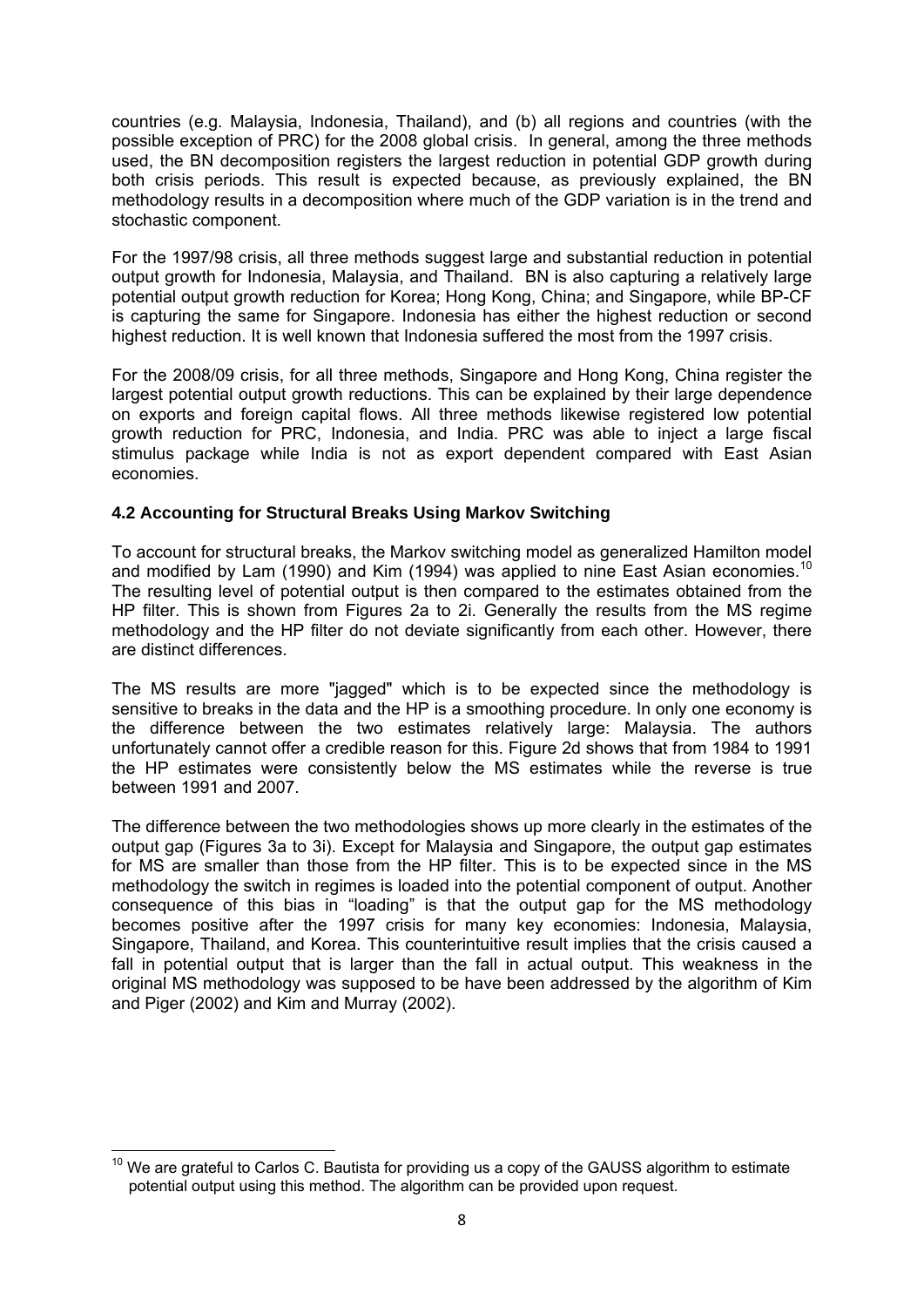#### **5. Post-Crisis Trends in Potential Output**

#### **5.1 Explaining Behavior of Potential Output**

For the purposes of this study, what is important is to see whether or not estimated potential outputs—using both the MS and HP methods—for the nine economies will follow the same general pattern after the 1997 crisis. To determine the applicable scenario—i.e., whether Scenario 1, 2, or 3—the trend of potential output immediately prior to the 1997 crisis was estimated from data obtained from the MS method. A simple linear trend was estimated mostly based on the period from the first quarter of 1990 to the second quarter of 1997—and extended. This is shown as a black dashed line in the graphs.<sup>11</sup>

While it is still too early to tell how the 2008/09 crisis will affect medium-term output performance, the path of potential output following the 1997/98 crisis can provide valuable insights. Output declined for most economies in emerging East Asia<sup>12</sup> in the wake of the 1997/98 crisis. While the causes and impacts of the crisis are well documented, an extensive analysis of the recovery process is still limited. In particular, the behavior of potential output over an extended period of time has not been adequately studied for emerging East Asian economies. Of particular interest is which scenario—Scenario 1, Scenario 2, or Scenario 3 in Figure 1—materialized for each economy. The different outcomes could be traced to the set of policies implemented to cope with the crisis.

The patterns of post-1997/98 crisis recoveries differ significantly across borders, particularly between three groups of economies. The first group comprises Singapore; Hong Kong, China; Korea; and Malaysia. The second group includes Indonesia and Thailand and the third group covers PRC, the Philippines, and Taipei,China. The first group generally follows Scenario 1 and the second groups follow Scenario 2. In the case of the third group, potential output did not seem to be affected by the 1997/98 crisis and eventually exceeded the level consistent with the pre-crisis trend.

In Hong Kong, China; Korea; Singapore; and Malaysia, the level of potential output reverted to a level consistent with the pre-crisis trend after an initial drop in the wake of the crisis. Hong Kong, China experienced the largest fall and longest recovery period, about 10 years. The absence of currency flexibility may have contributed to this situation. Unlike the other economies, Hong Kong, China saw the Hong Kong dollar appreciate in real effective terms in 1997 and 1998. The real effective exchange rate of the Hong Kong dollar did not return to its 1996 level until 2003.

Greater openness seemed to be one of the major factors that allowed this group to ride out the crisis. According to some studies,<sup>13</sup> the sharp currency depreciation was one of the main contributors to the quick recovery of economies in the region. The resulting increase in exports helped them to stage a quick and strong recovery from the crisis. Their export orientation also helped maintain the pace of technological progress as measured by total factor productivity (TFP). Estimates of TFP growth confirm that TFP growth collapsed during the crisis, but also suggest that TFP growth has since reverted to earlier trends. Other estimates show that Korea, Singapore, and Taipei,China have a higher level of TFP than the ASEAN-414 many years after the 1997/98 crisis.15 Data from UNCTAD show that the Group

 $11$  A similar analysis will result if the trend is based on the HP estimate of potential output.

 $12$  Throughout this paper, "emerging East Asia" refers to nine selected economies of developing Asia: PRC; Hong Kong, China; Indonesia; Republic of Korea; Malaysia; the Philippines; Singapore;

Taipei,China; and Thailand.<br><sup>13</sup> Park and Lee (2002).<br><sup>14</sup> ASEAN-4 covers Indonesia, Malaysia, Philippines, and Thailand.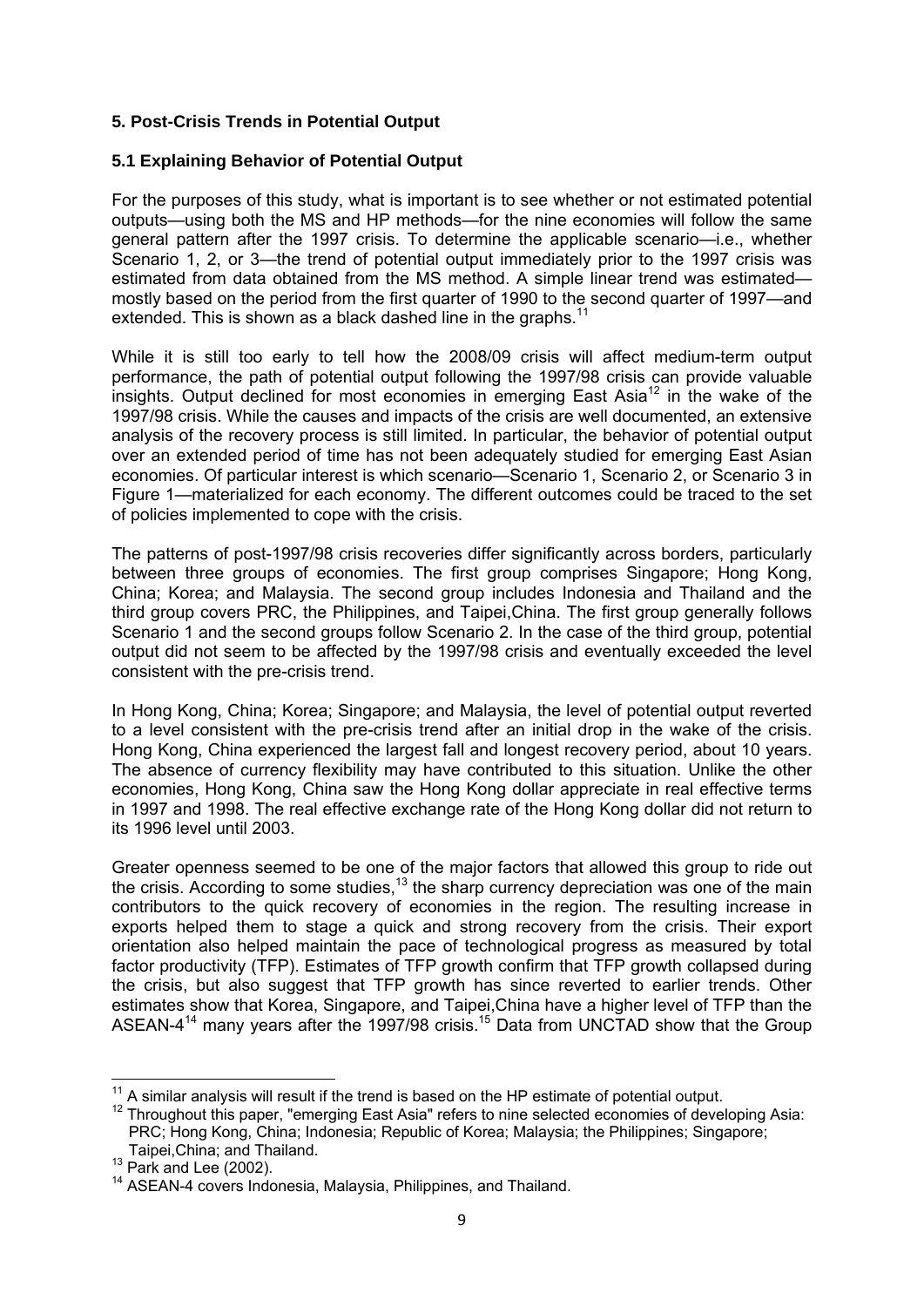1 economies plus Taipei,China have a higher index of technological activity (Table 4). This technological advantage helped the newly industrialized economies<sup>16</sup> (NIEs) and Malaysia return to a level of potential output that is consistent with their pre-crisis trend.

In the case of Indonesia and Thailand, the 1997/98 crisis shifted the potential output path downward from the pre-crisis trend level, although growth eventually recovered to the precrisis rate. The impact of financial crises on the level of potential output tends to be longlasting for these two countries. Abiad et al. (2009) find that the path of output tends to be depressed substantially and persistently following the crisis as a result of reductions in the employment rate, the capital-to-labor ratio, and TFP in roughly equal proportions after analyzing 88 cases of financial crises over the past four decades. They also argue "capital and employment tend to suffer enduring losses relative to the pre-crisis trends." In emerging East Asia, Park and Lee (2002) and ADB (2007) find that the main cause of the decline in potential output was the sharp contraction in investment and lower capital accumulation afterwards. Some argue that the drop in investment and capital stock in the pre-crisis period might be overestimated, if an investment boom preceded the crisis and investment was at unsustainable levels prior to the crisis. Nevertheless, the crisis seems to have reduced incentives to invest in capital and slow capital accumulation.<sup>17</sup>

The output path in PRC, Taipei,China, and the Philippines seem fairly unaffected by the 1997/98 crisis, albeit for the reasons that are completely different. PRC's strong growth momentum continued with its relatively closed economic and financial systems unaffected by the crisis. Prior to the 1997/98 crisis, PRC boasted huge foreign reserves, low external debt, and sound economic fundamentals, which allowed it to ride out and counter speculative attacks against its currency. Also, the slow pace of financial liberalization meant little exposure and opportunity for foreign speculators to tap the domestic capital market. This lessened the magnitude of uncontrolled capital movement. In the Philippines, potential output languished in the 1980s and the momentum of its recovery seems to have dominated adverse impacts of the 1997/98 crisis (see Figure 2h). In fact, the level of potential output at a certain point during the 1997/98 crisis is estimated to have exceeded the level consistent with the pre-crisis trend. Moreover, the Philippines did not benefit as much from capital inflows compared with the other economies and therefore was not as severely affected by the abrupt withdrawal of capital from the region.

Apart from its technological advantage, Taipei,China's relatively good performance immediately after the 1997/98 crisis is attributed to several factors. For one, the country's huge foreign reserves, low external debt, and sound economic fundamentals allowed it to ride out and counter speculative attacks against its currency. The slow pace of financial liberalization meant little exposure and opportunity for foreign speculators to tap the domestic capital market. This lessened the magnitude of uncontrolled capital movement. Taipei,China likewise adopted a moderately loose monetary policy that kept the price range within reasonable levels.

Strictly speaking, Taipei,China belongs to the first group since the economy experienced a recession in 2001 and Figure 2i depicts a Scenario 1 pattern. The recession was brought about by the downturn in the global electronics market, the increase in the number of bad loans in the financial sector, and the continued migration of Taipei,China's manufacturers to PRC to take advantage of cheaper costs there for land and labor However, since the fall in potential output was mild and not related to the 1997 crisis, Taipei,China is included in the third group.

<sup>&</sup>lt;sup>15</sup> APO (2004) as cited by ADB (2007) reports estimated TFP growth until 2000. Kidsom (2008) shows that in 2004 the level of TFP of the NIEs was higher than the ASEAN4.

that in 2004 the Tevel of Tevel of the Nina; Republic of Korea; Singapore; and Taipei,China. 17 Furceri and Mourougane (2009)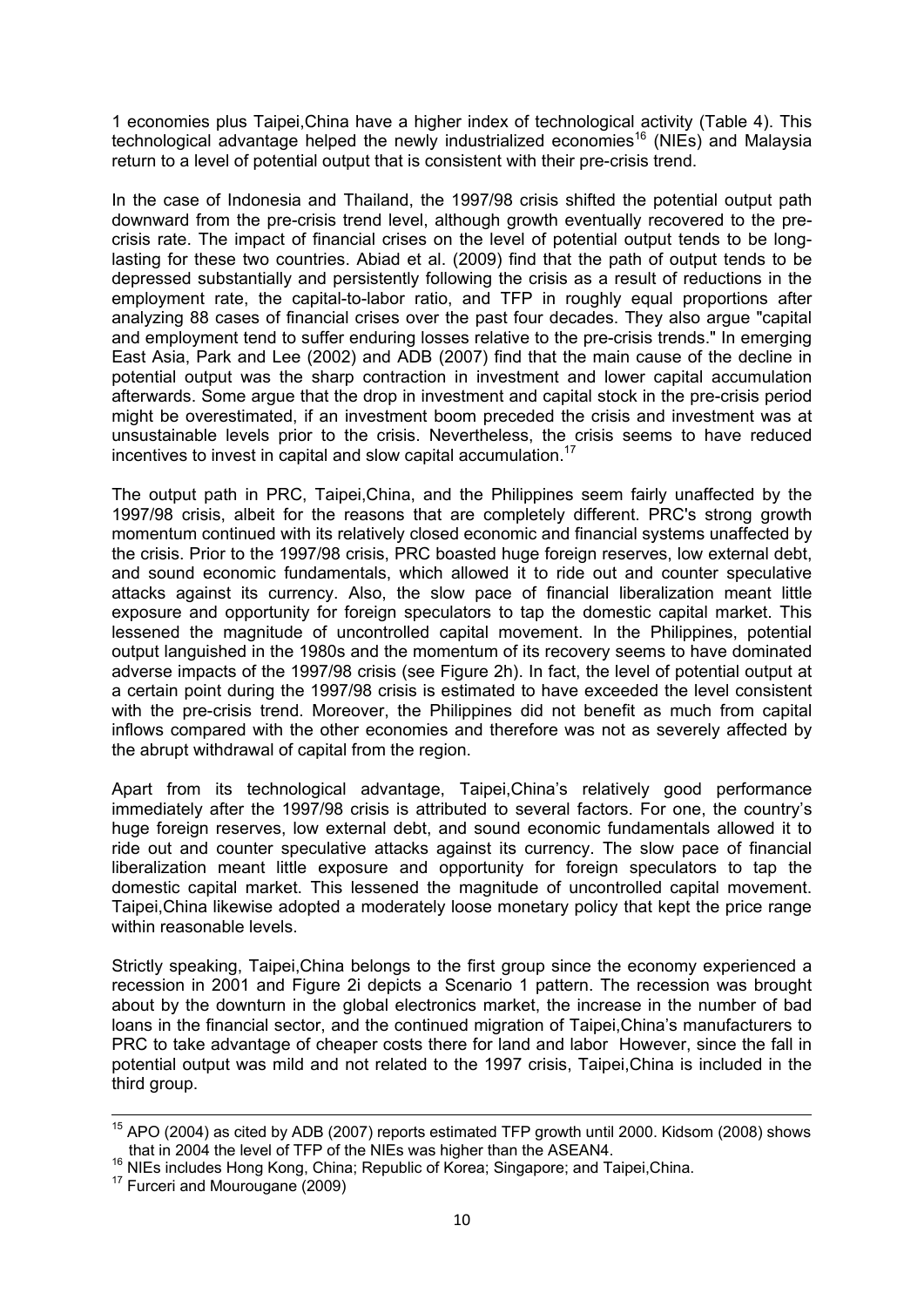Differences in initial conditions, country-specific reasons, and policy responses exerted significant influence on the patterns of the post-crisis recovery. The cross-country comparison of the post-crisis recoveries suggests three important elements for a healthy recovery. First is initial conditions. Economies with relatively sound economic fundamentals stand better chance in dealing with a shock. Second, continued openness together with currency flexibility allowed the economies to tap external demand when domestic demand slackened. Luckily, a favorable external environment during the 1997/98 crisis helped the region in the recovery process. Third, swift policy responses to mitigate the initial crisis impact proved beneficial not only in the short-term, but also later in the medium- to long-term by minimizing disruptions in asset allocation, such as a rise in unemployment and a deterioration in capital stock. Finally, the crisis prompted corporate restructuring and structural reforms in many emerging East Asian economies. The medium-term output performance reflects the success of these reforms.

#### **5.2 Econometric Evidence**

A simple growth model was estimated to provide econometric evidence for the arguments in the previous section (Appendix 1). The results indicate that the investment-GDP ratio exerts a positive and significant impact on per capita growth of potential output. Policy variables represented by government consumption and money supply also affect the dependent variable significantly.

The significant impact of the growth rate of major industrialized economies implies that greater openness and favorable global economy support expansion of potential output. However, the impact of the real effective exchange rate is ambiguous as explained in Appendix 1. The econometric results, however, do not refute the need for a depreciation that will restore external balance.

An interesting result is the positive and significant impact of the level of technological activity in the random-effects version of the econometric results. While the variable is insignificant in the fixed-effects model, the study presents enough evidence to support policies that enhance an economy's technological capability.

#### **6. Implications for Responses to the 2008/09 Crisis**

#### **6.1 Output Gap, Exit Strategies and Medium-term Policies**

Output losses associated with crises are significant, but appropriate policy responses can shape the post-crisis recovery and help contain medium-term output losses. The forecastadjusted simple HP filtered estimates and the MS estimates suggest a drop in potential output growth for emerging East Asian economies.18 Consistent with earlier studies, potential output is likely to be reduced by the 2008/09 crisis. However, the drop is generally milder during this crisis compared to the 1997/98 crisis. The previous crisis experience also shows large variations in the post-crisis recovery patterns of individual economies. The key challenge for policymakers is therefore to implement policies that will close the output gap and at the same time stem the decline in potential output.

An integral part of the recovery process is the policy adjustments at the macroeconomic level. A critical difference between the 1997/98 crisis and the 2008/09 crisis is the size and

  $18$  The output gaps derived from HP estimates are used for the analysis in this section. The MS output gaps are relatively small and have a counterintuitive sign particularly after the 1997 crisis. As explained earlier this is because the switch in regimes is loaded into the potential component of output.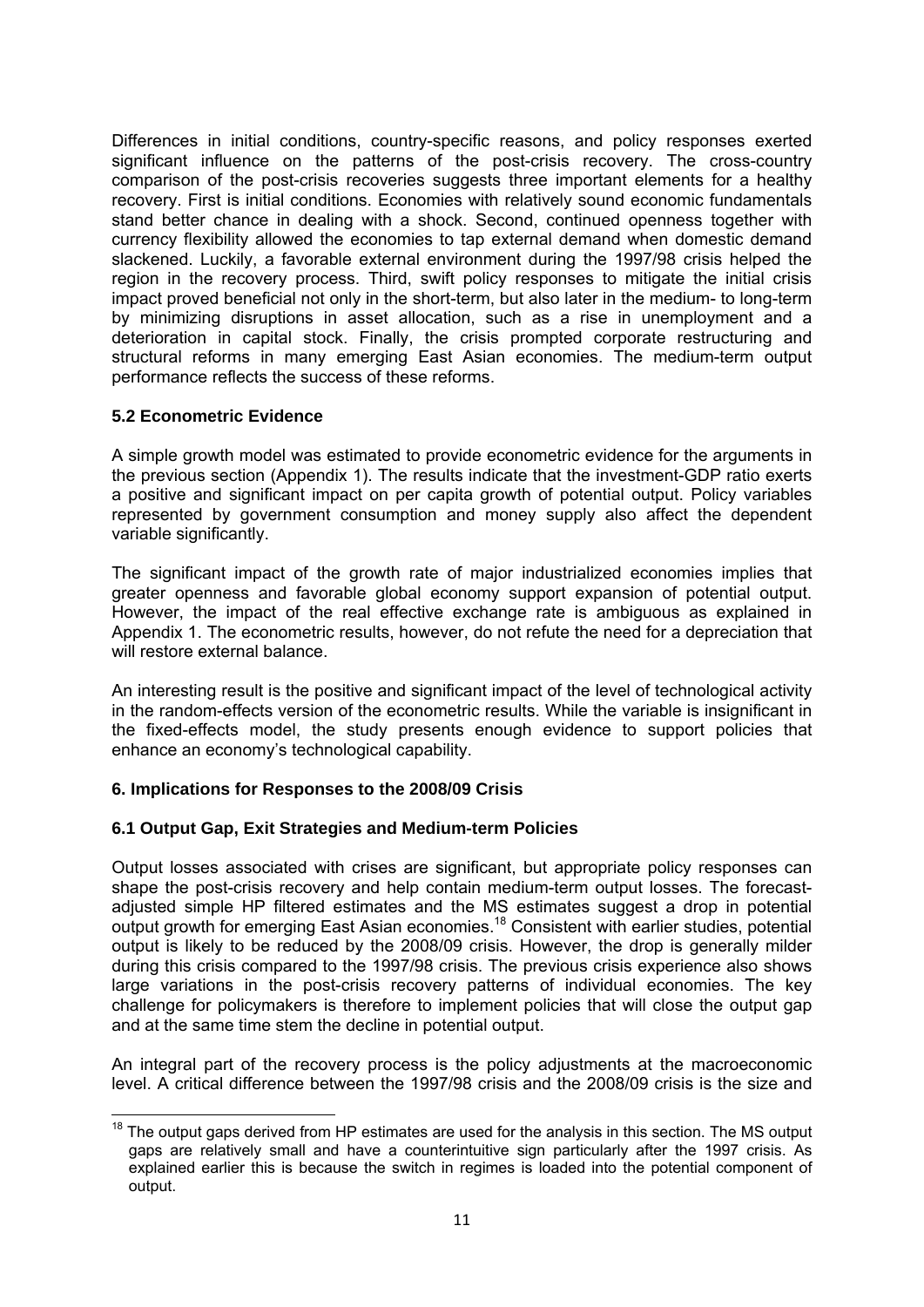promptness of monetary and fiscal responses. Short-run monetary and fiscal policy stimuli have been effective in dealing with immediate crisis effects.<sup>19</sup> Output gaps (see Figures 3a to 3i) show that many economies have reached the troughs already in the first quarter of 2009, only one quarter after the crisis created negative output gaps. This can be attributed to timely and sizeable policy support. In contrast, during the 1997/98 crisis, the output gaps were largely negative for nearly two years from the first quarter of 1998. Recent studies also find that short-run expansionary macroeconomic policies are positively correlated with smaller output and growth losses (see Abiad et al., 2009).

While expansionary macroeconomic policies have been moderately successful in narrowing the negative output gap, careful monitoring of the output gaps is important to avoid risks of mistimed exits. In the wake of the crisis, the first order of business was to design and implement fiscal stimulus packages and loosen monetary policy. The swift policy responses have been moderately successful as GDP growth was generally higher in the second and third quarters of 2009 compared with the first quarter. However, fiscal policy has to be consolidated and monetary policy has to be tightened in due time otherwise the recovery will be snuffed by inflationary pressures. Output gaps can be a useful guide in timing the exit strategy. For majority of the region's economies, the forecast adjusted simple HP-filtered estimates suggest that output gaps remain negative. Although a declining trend is detected, the negative output gap suggests that talks of any exit strategies are still premature. The exceptions to this are PRC and Indonesia, where output gaps are turning positive.

The region's policymakers need to look into instituting more structural measures designed to counter the permanent effects of crisis on output. It is important for policy makers to be able to determine whether the downturn in GDP during crisis years is associated more with the cyclical components or a reduction in the potential output. Cyclical downturns might be countered with fiscal and monetary countercyclical policy. On the other hand, a permanent reduction in potential output growth is better addressed with more structural changes (such as policies to reduce the structural rate of unemployment). The estimated results using the forecast adjusted simple HP-filter and the MS methodology suggest that for some countries and regions, both the 1997/98 and 2008/09 crises reduced potential output growth, suggesting that the crisis will again lead to either Scenario 2 or Scenario 3, rather than Scenario 1. Economies that did experience a Scenario 1-type pattern, the importance of productivity-retaining measures was underscored. This again makes further structural reforms a priority. The exit strategy from the stimulus measures to policies that focus more on medium-term economic growth is therefore quite important.

A major policy consideration is how to lift potential output to minimize medium-term output losses while sustaining the recovery momentum. The crisis provides incentives and catalysts for structural reforms. Economies that seized the opportunity were often able to grow faster and achieved higher potential output even after the crisis. Although necessary structural reforms are country-specific, many of these structural policies are medium-term in nature (e.g., education and R&D). Hence there should be investment programs in the pipeline as the stimulus measures are withdrawn. Additional key actions that can contribute to national economic recovery include the strengthening of the banking sector, an equal strengthening of the financial market, control of inflation, and the timely provision of fiscal stimuli. Measures to reduce unemployment have also been largely successful although the larger numbers work in the informal sector in many developing countries.

#### **6.2 Regional Rebalancing**

Since a favorable external environment is crucial to full recovery of potential output and the timing of recovery of industrialized economies is uncertain, rebalancing the sources toward

  $19$  This is also supported by the econometric evidence presented in Appendix 1.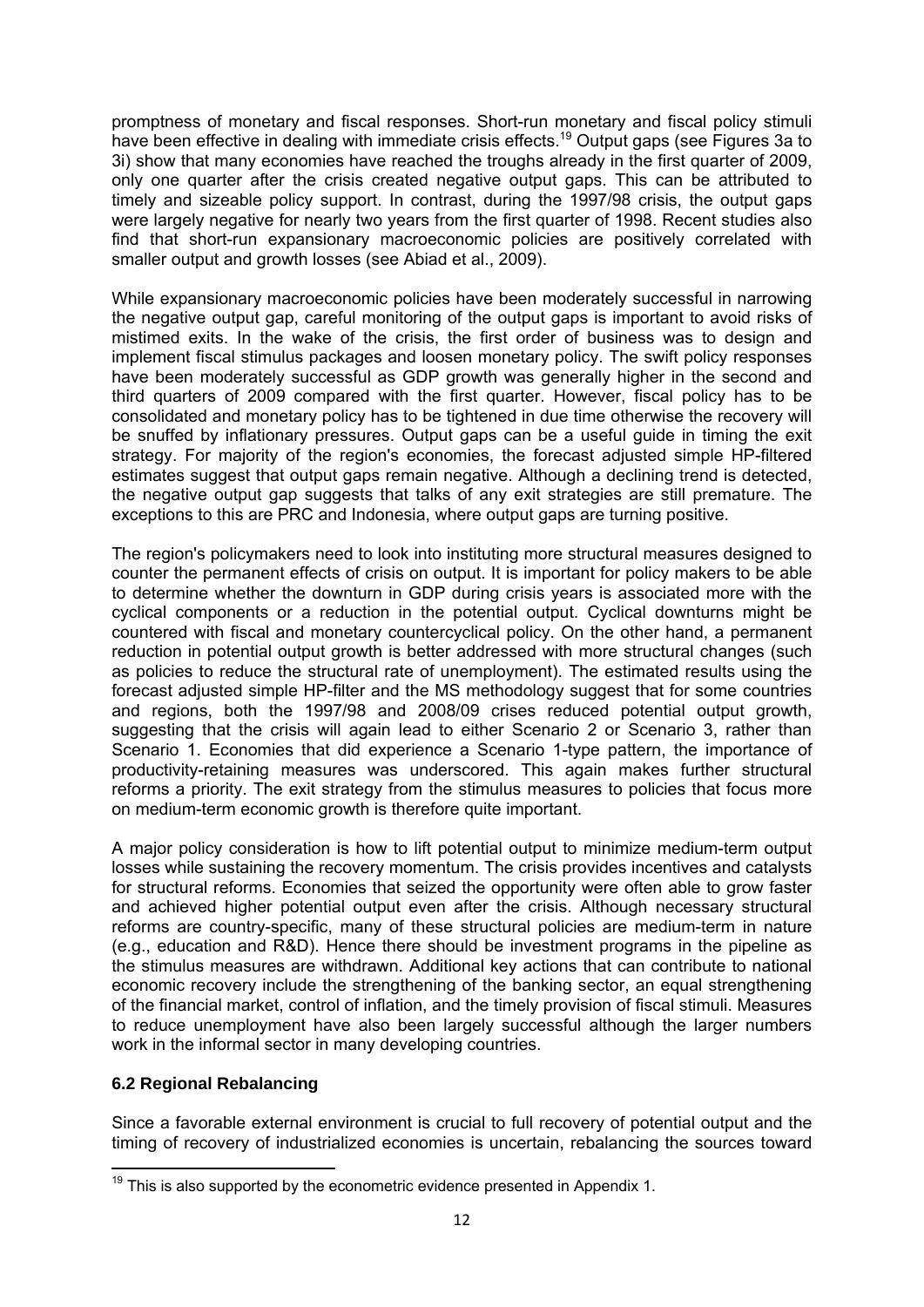greater domestic and regional demand is important. In this context, it is important to distinguish between rebalancing at the regional level and rebalancing at the national level (or domestic level) and how these two processes relate to each other. A framework as shown in Figure 4 should be developed and be the basis for appropriate policies.

Some experts have noted that Asia's outward-oriented development model does not need to be overhauled. What will be required is adjustment in net exports and some shift toward production for Asian demand. In other words, the main thrust of regional rebalancing should be an increase in intra-regional trade and investment among East Asian economies but with more of the final exports going to economies in the region instead of the US and Western Europe. In order to facilitate this transition, some economies have to import more from their neighbors, which implies increasing their domestic spending (consumption and investment). Hence, rebalancing will lead to an increase in the level of potential output.

The strategy of coordinating regional and domestic rebalancing will allow economies of East Asia to retain their outward orientation and overcome the threat of protectionism. As indicated earlier, openness was crucial for the NIEs in maintaining their technological edge. The relatively stable real effective exchange rates of the nine economies, which is largely due to the absence of disruptions in the balance sheets of the financial and corporate sectors, will also contribute to maintaining their outward orientation.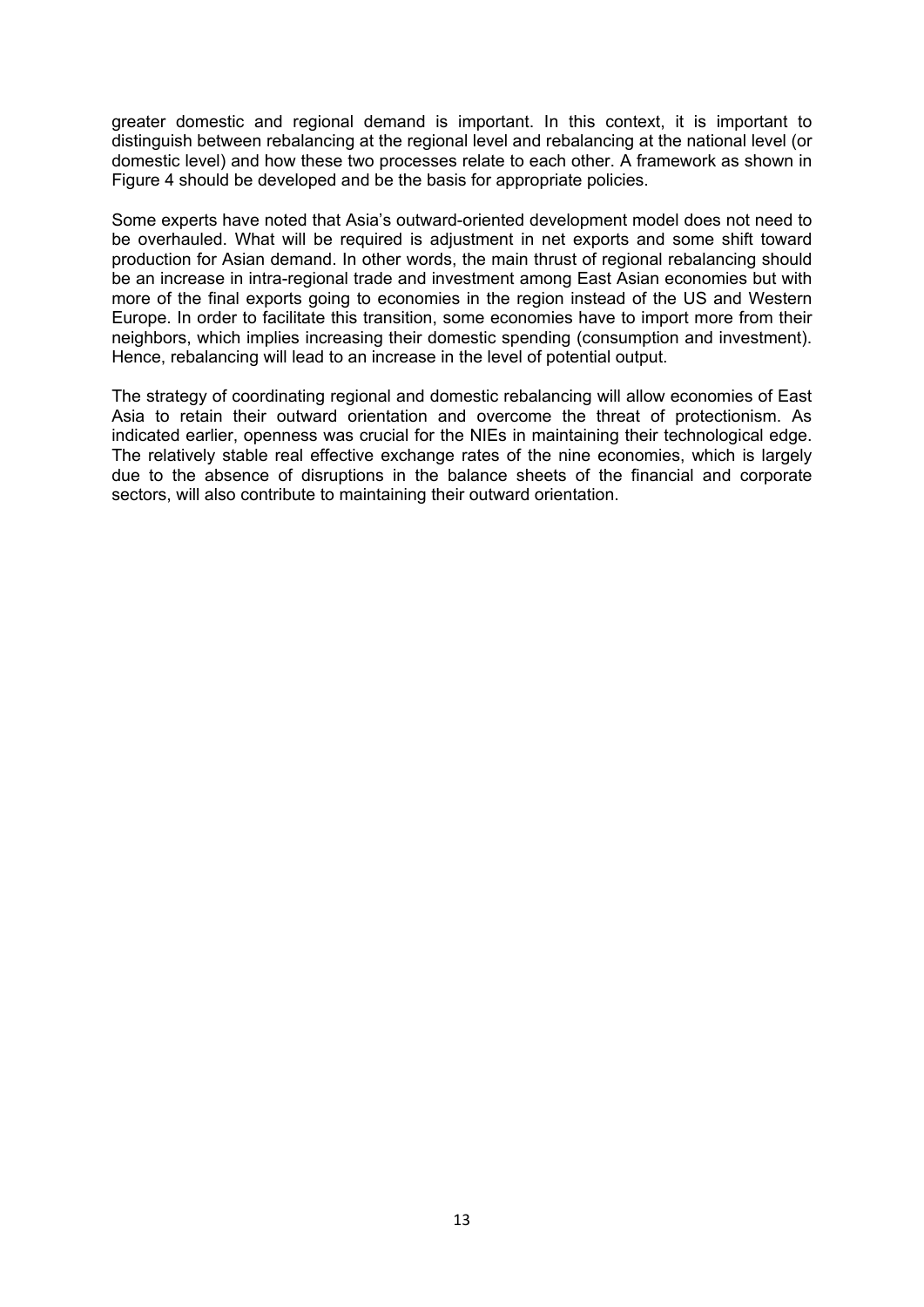#### **Appendix 1: Econometric Model and Empirical Results**

#### **Model**

To guide policymakers and provide econometric evidence for the arguments laid out in the text, a simple growth model is estimated. Instead of actual GDP growth being the dependent variable, per capita growth rate of potential output is used. The estimated model is as follows:

$$
GR_{it} = f\left(\frac{I}{GDP_{i,t-k}}, \widetilde{GC}_{i,t-i}, \widetilde{RBER}_{i,t-m}, \widetilde{MS}_{i,t-n}, GR_{US_{JAF_{EU}}}, GDP_{i,0}, TA_{it}\right)
$$

 $GR_{tt}$  is per capita growth rate of economy *i* at time *t*,  $\overline{GDP}_{tt-t-k}$  is the investment-GDP ratio of economy *i* lagged k periods;  $\widehat{GL}_{i,t-1}$  is government consumption growth y-o-y in real terms for economy *i* lagged *l* periods;  $\widehat{REER}_{6,t,m}$  is the y-o-y percentage in the real effective exchange rate for economy *i* lagged *m* periods, with positive value indicating an appreciation;  $\widehat{MS}_{f,n-m}$  is y-o-y money supply growth in real terms for economy *i* lagged *n* periods;  $\frac{GR_{USfAK}}{B}$  is the weighted average of the y-o-y real GDP growth rate of the US, Japan, Europe, with weights fixed at 42 percent, 14 percent, and 44 percent, respectively ;  $GDP_{t,0}$  is the per capita income of economy *i* in 1990 in PPP\$; and  $TA_{t\cdot t}$  is the level of technological activity for economy *i* as reported in Table 4, with the 1995 figure being applied to 1990-1999 and the 2001 figure being applied to 2000-2009.

The growth model is patterned after Park and Lee (2002) since the economy's behavior after the 1997/98 crisis is of interest in this study. The investment-GDP ratio indicates the rate at which the capital stock is augmented. Data on the latter variable is not available for all economies hence *I* /*GDP* is used instead. Differences in initial conditions could affect future growth rates and also the pattern of adjustment to a crisis. In growth theory, an economy with a lower initial per capita GDP is in a more favorable position for future growth. The fundamental idea is that the gap in existing capital and technology between the current and steady-state levels provides an opportunity for "catching up" via high rates of capital accumulation as well as diffusion of technology from more advanced economies. This is the rationale for the variable  $GDR<sub>0</sub>$ .

Meanwhile, macroeconomic and structural reform policies implemented by the government for crisis management can influence the behavior of both actual and potential output. Fiscal policy can shore up domestic demand while monetary policy usually plays a crucial role in determining consumption and investment. While the major concern of policymakers would be short-term output growth, implementing appropriate stimulus measures has repercussions on medium- and long-term output growth. For example, if government does not compensate for a sharp drop in private sector demand, there may be a permanent loss of employment.

An important variable in the adjustment process is the exchange rate. The large real exchange rate depreciation in many economies of East Asia after the crisis restored their external balance. This helped facilitate the quick recovery in the economies. The favorable global environment at the time of the 1997 crisis also supported the current account balance through sustained export demand.

Following the importance of technology in endogenous growth models, a variable representing technological activity is included in the model. Unfortunately, there is no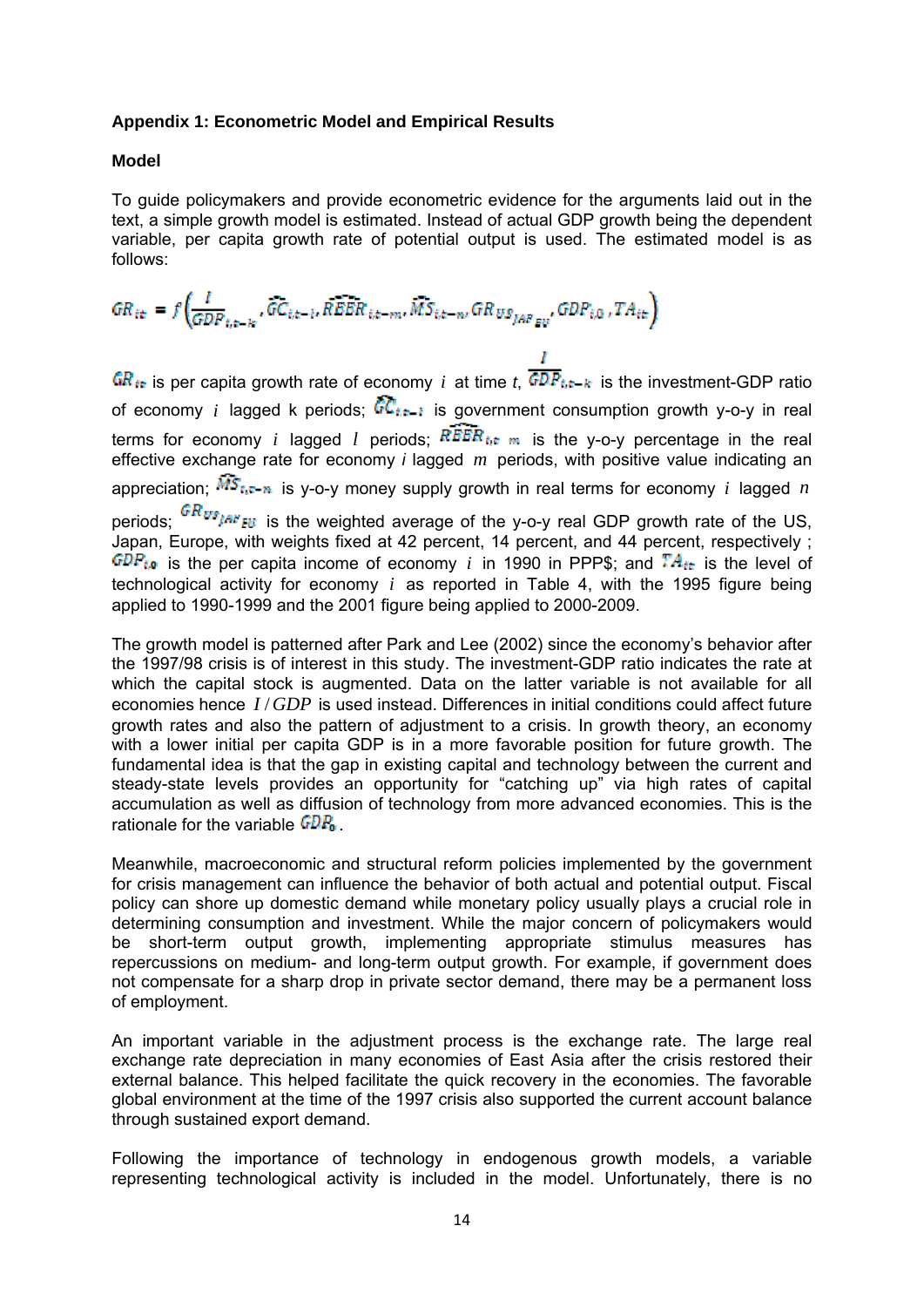measure of technological capability at the country level on a regular basis (Archibugi and Coco, 2005). What is used in the econometric model is a technological activity index reported by UNCTAD but only for two years. The rankings of the level of technological activity, however, reflect the degree of recovery of the nine economies from the 1997 crisis.

#### **Estimation procedure**

Since a combination of time series and cross section data is used, a traditional fixed-effects model was estimated in order to determine the optimal number of lags. After this, the possibility of improving the estimation to account for nonstationary and heteregenous behavior was considered. This was done by using the mean-group estimator of Pesaran and Smith (1995) and Pesaran, Shin, and Smith (1998) which involves assuming that given the dependent variable Y and explanatory variables, Xs, there is a short-run and long-run behavior of the "cointegrating" variables:

$$
\Delta y_{it} = \phi^* (y_{i,t-1} - \beta x_{i,t}) + \sum_{j=1}^p \alpha_j \Delta y_{i,t-j} + \sum_{j=1}^q \gamma_j \Delta x_{i,t-j} + \varepsilon_{it}
$$

Where  $\phi$  is the error correction speed of adjustment parameter to be estimated;  $\beta$  is a k x 1 vector of parameters; α and  $\gamma$  are parameters to be estimated;  $x_{it}$  is a (1 x k) vector of covariates; and  $\varepsilon_{i}$  is the error term.

The model was estimated using Stata but results indicated that the log likelihood function was non-concave. One possible reason was that the dependent variable—per capita growth of potential output—or some or all of the covariates are stationary. This was a logical deduction since many of these variables are percent changes thereby inherently involve differencing. Panel unit root tests developed by Im-Pesaran-Shin confirmed this.

This outcome ruled out the Pesaran-Smith model. Instead improvements on the fixed effects model were obtained by testing for cross-sectional dependence, i.e., whether the residuals from the fixed effects model are correlated across entities. The test results indicate the presence of cross sectional dependence and following Hoechle (2007), adjustments are applied by estimating the model with Driscoll-Kraay standard errors. The results are shown in Table A.1.

Meanwhile, a standard random-effects model was estimated using generalized least squares taking into account heteroscedasticity and contemporaneous correlation among the variables. The results are shown in Table A.2. Estimates from a random-effects model are generally more efficient than those from a fixed-effects model. However, the latter always yields consistent estimates. Moreover, since choice of the economies in the study is predetermined, the fixed-effects model is theoretically more appropriate.

#### **Data**

Quarterly real GDP data series for the nine emerging East Asian economies, Japan, US, and aggregate Europe were constructed for the period from 1980 to 2010. Data from 1980Q1 to 2009Q2 were sourced from Oxford Economics. Figures from 2009Q3 to 2010Q4 were derived from the quarterly pattern of Oxford Economics forecasts using the annual GDP growth rate forecasts from the Asian Development Outlook Update 2009. Data for the emerging East Asian economies on real private consumption (from 1980-2010), real total fixed investment (from 1980-2010), government consumption expenditures in current prices (from 1980-2009), and money supply (M2 and M3, from 1980-2009) were also sourced from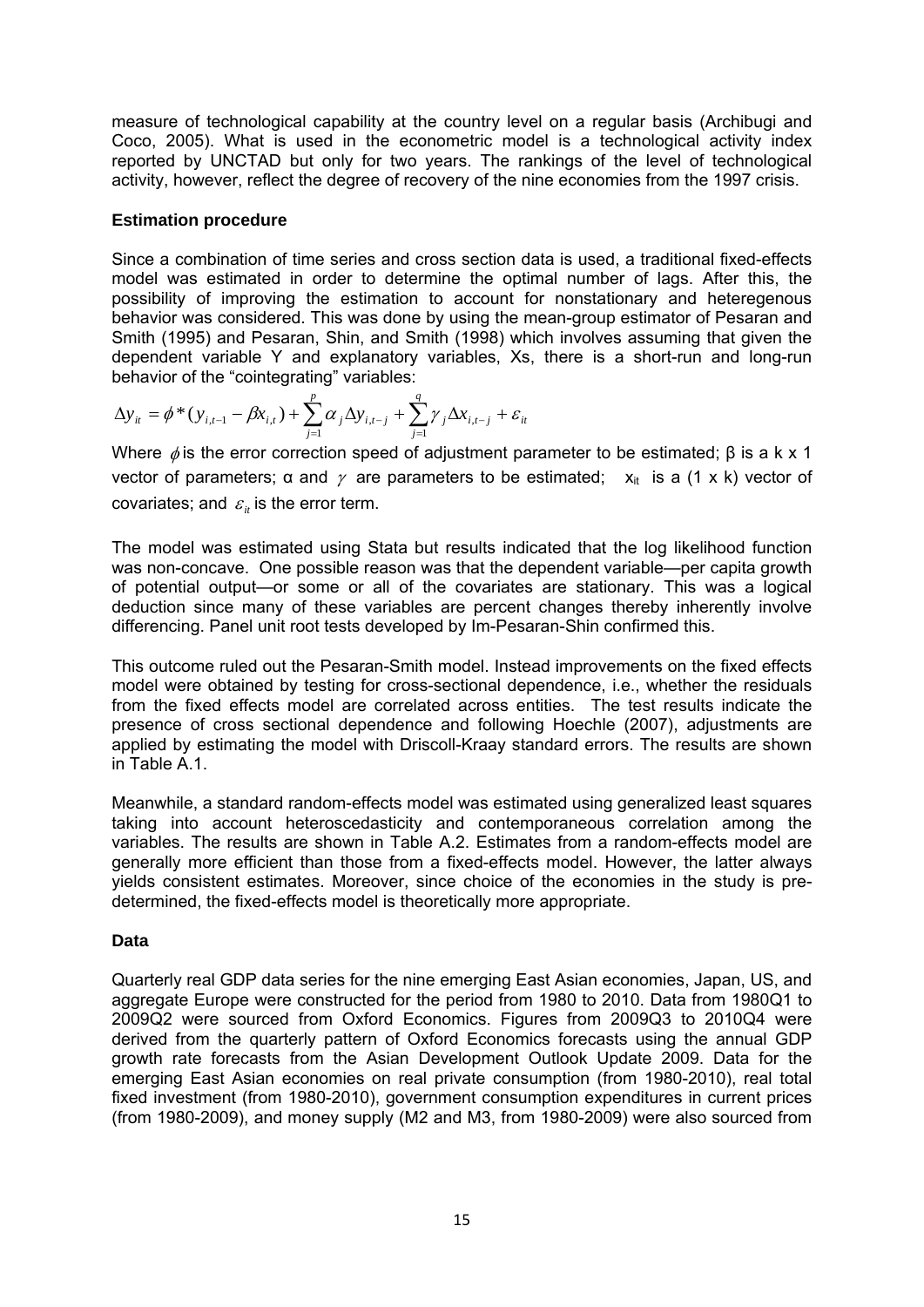Oxford Economics.<sup>20</sup> All data not seasonally adjusted at the source were adjusted using Eviews 6, X12 Census method. Money supply and government consumption were deflated using CPI data obtained from Oxford Economics.<sup>21</sup>

Population data used in the model was from the World Economic Outlook Database October 2009 and the Technology Activity Index for 1995 and 2001 was lifted from the UNCTAD World Investment Report 2005. Data on the real effective exchange rate was sourced from Bloomberg with the exception of PRC data which was obtained from the IMF's International Finance Statistics database.

#### **Results**

Estimated coefficients generally conform to expectations and those that do are statistically significant. The main difference from the fixed-effects model (Table A.1) and the randomeffects model (Table A.2) is the sign and significance of initial GDP and the variable representing technological activity. These two variables carry the correct sign and are significant in the random-effects model.

The investment-GDP ratio is significant when it is lagged one and four periods. The coefficient of the former carries the expected positive sign while the variable lagged four periods negatively affects per capita growth of per capita GDP, a counter-intuitive result. The combined coefficients, however, yields a net positive impact confirming the role of investment in driving potential output.

The policy variables are also significant, with the fixed-effects model showing significant coefficients for government consumption and money supply when they are lagged two periods. In the case of random-effects, government consumption lagged one period is also significant. This conforms to conventional wisdom that fiscal policy—while normally longer to design and implement—has a quicker impact on economic activity.

The only problematic variable is the real effective exchange rate (REER). The expected sign is negative since an undervalued currency is more supportive of economic growth. The coefficient of the percentage change of REER is negative and significant when the variable is lagged four periods. However, it is positive and significant when lagged one and two periods. Moreover, combining the coefficients yields a net positive value. Most likely the time period involved does not capture the long-term dynamics of exchange rate behavior and economic growth. Another possible reason is that the percentage change in REER does not capture the degree of over-valuation or under-valuation of a particular currency, which is the important concept in explaining economic growth.

Meanwhile, the combined economic growth of industrialized economies yields a positive and significant coefficient. The dummy variable representing the 1997/98 crisis and its aftermath carries a negative coefficient. As mentioned earlier, the fixed-effects model and randomeffects model yield contrasting results for the technology variable and the variable representing initial conditions. Nevertheless, this is an indication that both variables are important in explaining the behavior of potential output.

  $^{20}$  However, M3 data for Indonesia and Taipei, China are missing while figures for the Philippines from

<sup>1982</sup>Q1 to 1986Q3 were estimated based on data from the Central Bank of the Philippines. 21 CPI data for the nine emerging East Asia economies were obtained from Oxford Economics, with the exception of data for Hong Kong, China which was downloaded from CEIC.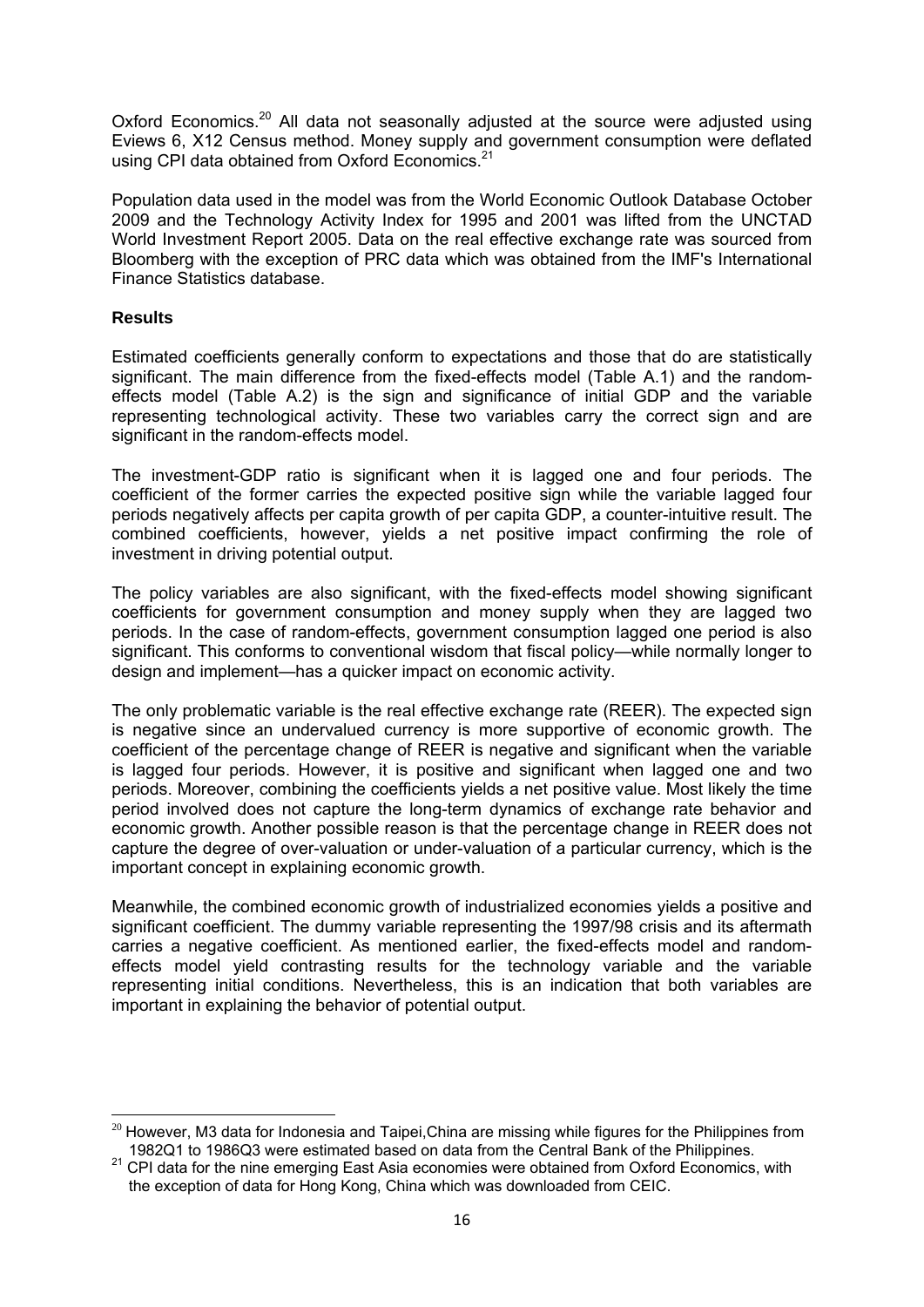#### **References**

- Abiad, A., R. Balakrishnan, P.K. Brooks, D. Leigh, and I. Tytell. 2009. What's the Damage? Medium-term Output Dynamics After Banking Crises. *International Monetary Fund Working Paper No. 09/245*.
- Archibugi, D. and A. Coco. 2005. Measuring technological capabilities at the country level: A survey and a menu for choice. *Research Policy*. 34(2). pp. 175-194.
- Asian Development Bank. 2007. Ten Years After the Crisis: The Facts about Investment and Growth. In *Beyond the Crisis: Emerging Trends and Challenges*. Manila: Asian Development Bank.
- Bautista, C. C. 2003. Estimates of output gaps in four Southeast Asian countries. *Economics Letters*. 80(3). pp. 365-371.
- Baxter, M. and R. G. King. 1999. Measuring Business Cycles: Approximate Band-Pass Filters for Economic Time Series. *Review of Economics and Statistics*. 81(4). pp. 575- 593.
- Beveridge, S. and C. R. Nelson. 1981. A New Approach to Decomposition of Economic Time Series into Permanent and Transitory Components with Particular Attention to Measurement of the Business Cycle. *Journal of Monetary Economics*. 7(2). pp. 151-174.
- Burns, A. M. and W.C. Mitchell. 1946. *Measuring Business Cycles.* New York: National Bureau of Economic Research.
- Cerra, V. and S. C. Saxena. 2005. Did Output Recover from the Asian Crisis?. *International Monetary Fund Staff Papers*. 52(1). pp. 1-23.
- Chow, G. 1960. Tests of the Equality between Two Sets of Coefficients in Two Linear Regressions. *Econometrica*. 28(3). pp. 561-605.
- Christiano, L. and T. J. Fizgerald. 2003. The Band Pass Filter. *International Economic Review*. 44(2). pp. 435-465.
- Clark, P.K. 1987. The cyclical component of U.S. economic activity. *The Quarterly Journal of Economics*. 102(4). pp. 797-814.
- Friedman, M. 1964. Monetary Studies of the National Bureau, The National Bureau Enters its 45th Year. 44th Annual Report 7-25; Reprinted in Friedman, M. 1969. *The Optimum Quantity of Money and Other Essays*. Aldine, Chicago.
- Friedman, M. 1993. The "Plucking Model" of Business Fluctuations Revisited. *Economic Inquiry***.** 31(2). pp. 171-177.
- Furceri, D. and A. Mourougane. 2009. The Effect of Financial Crises on Potential Output: New Empirical Evidence from OECD Countries. *OECD Economics Department Working Papers No. 699*.
- Hamilton, J. 1989. A new approach to the economic analysis of nonstationary time series and the business cycle. *Econometrica*. 57(2). pp. 357-384.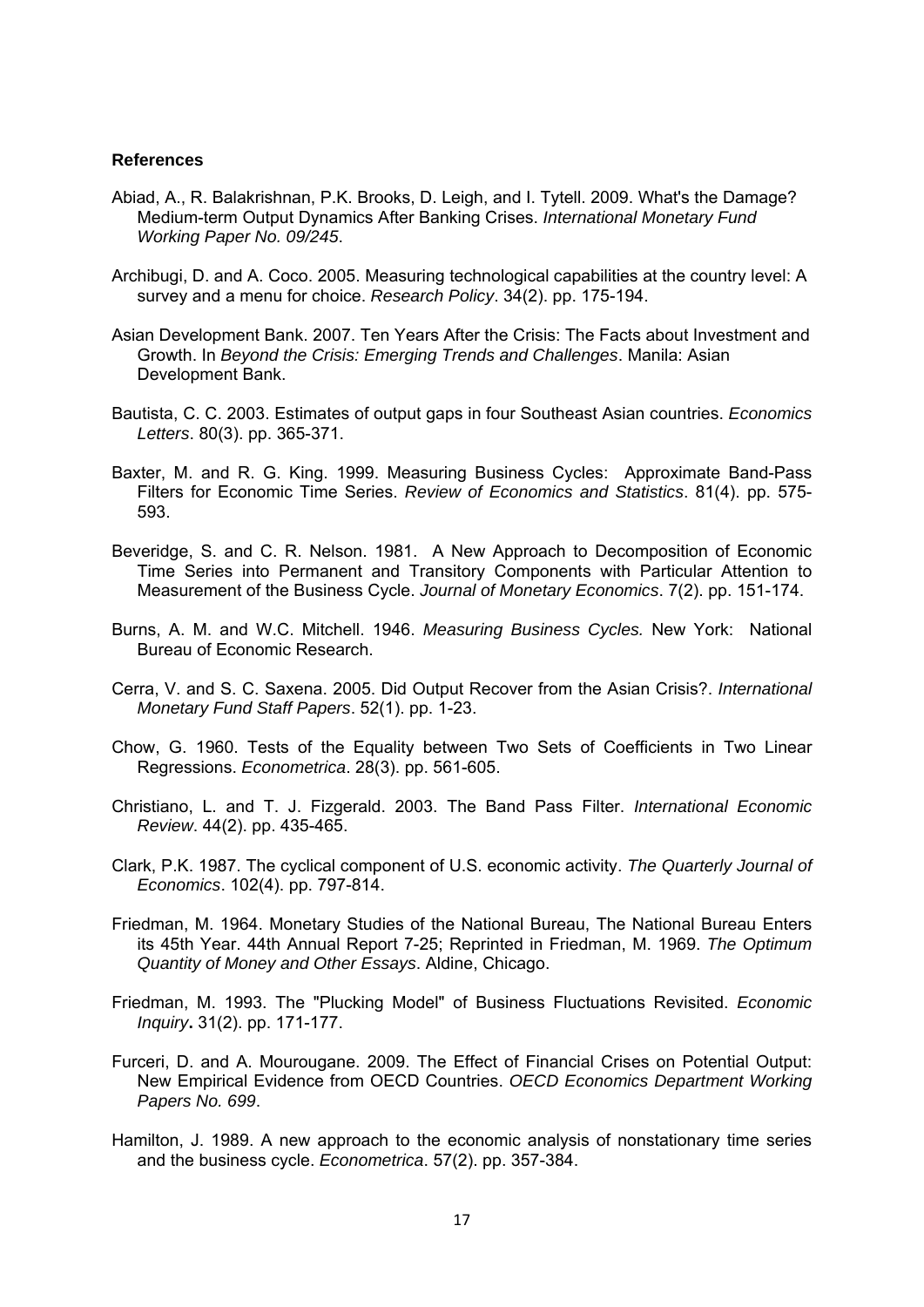- Haugh, D., P. Ollivaud, and D. Turner. 2009. The Macroeconomic Consequences of Banking Crises in OECD Countries. *OECD Economics Department Working Papers No. 683*.
- Hodrick, R. and E. Prescott. 1997. Post-War US Business Cycles: An Empirical Investigation. *Journal of Money, Credit and Banking*. 29(1). pp. 1-16.
- Hoechle, D. 2007. Robust Standard Errors for Panel Regression with Cross-Sectional Dependence. *The Stata Journal*. 7(3). pp. 281-312.
- Kidsom, A. 2008. Total Factor Productivity Levels and Comparative Progress: The OECDs and the East Asian Countries. http://dspace-unipr.cilea.it/bitstream/1889/851/1/KIDSOM-TFP%20Levels%20and%20Comparative%20Progress%5B1%5D.pdf
- Kim, C-J. 1994. Dynamic linear models with Markov-switching. *Journal of Econometrics*. 60(1-2). pp. 1–22.
- Kim, C-J and C. J. Murray. 2002. Permanent and Transitory Components of Recessions. *Empirical Economics*. 27(2). pp. 163-183.
- Kim, C-J and C. R. Nelson. 1999a. *State-Space Models with Regime Switching: Classical and Gibbs-Sampling Approaches with Applications*. Cambridge: MIT Press.
- Kim, C-J and C. R. Nelson. 1999b. Friedman's Plucking Model of Business Fluctuations: Tests and Estimates of Permanent and Transitory Components. *Journal of Money, Credit and Banking*. 31(3). pp. 317-334.
- Kim, C-J and J. Piger. 2002. Common Stochastic Trends, Common Cycles, and Asymmetry in Economic Fluctuations. *Journal of Monetary Economics*. 49(6). pp. 1189-1211.
- Lam, P. 1990. The Hamilton model with a general autoregressive component. *Journal of Monetary Economics*. 26(3). pp. 409–432.
- Morley, J., C. R. Nelson, and E. Zivot. 2003. Why are the Beveridge-Nelson and Unobserved Components Decompositions of GDP so Different?. *Review of Economics and Statistics*. 85(2). pp. 235-243.
- Newbold, P. 1990. Precise and Efficient Computation of the Beveridge-Nelson Decomposition of Economic Time Series. *Journal of Monetary Economics***.** 26(3). pp. 453-457.
- Orphanides, A. and S. van Norden .1999. The Reliability of Output Gap Estimates in Real Time. *Board of Governors of the Federal Reserve System Finance and Economics Discussion Series 1999-38*.
- Park, Y. C. and J. W. Lee. 2002. Recovery and Sustainability in East Asia. In D.T. Coe and S.J. Kim, eds. *Korean Crisis and Recovery*. Washington: International Monetary Fund.
- Pesaran, M.H. and R.P. Smith. 1995. Estimating Long-Run Relationships from Dynamic Heterogeneous Panels. *Journal of Econometrics*. 68(1). pp. 79-113.
- Pesaran, M.H., Y. Shin, and R.P. Smith. 1998. Pooled Mean Group Estimation of Dynamic Heterogeneous Panels. *Journal of the American Statistical Association*, 94(446). pp. 621-634.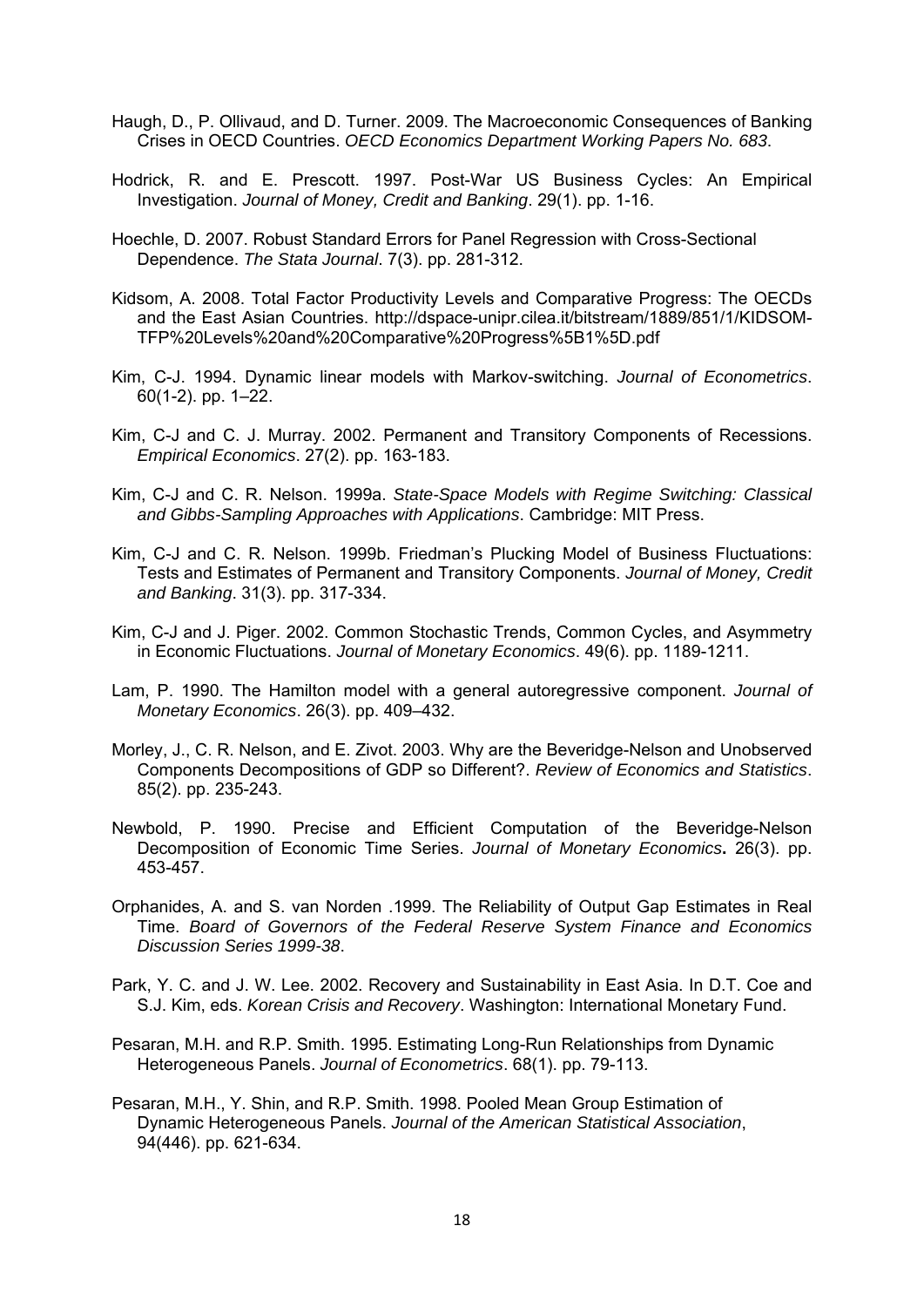- Stock, J. H. and M. W. Watson. 1989. New Indexes of Coincident and Leading Indicators. In O.J. Blanchard and S. Fischer, eds. *NBER Macroeconomics Annual*. Cambridge: MIT Press.
- Stock, J. H. and M. W. Watson. 1991. A Probability Model of the Coincident Economic Indicators. In K. Lahiri and G. H. Moore, eds. *Leading Economic Indicators: New Approaches and Forecasting Records*. New York: Cambridge University Press.
- Stock, J. H. and M. W. Watson. 1993. A Procedure for Predicting Recessions with Leading Indicators: Econometric Issues and Recent Experiences. In J.H. Stock and M. W. Watson, eds. *Business Cycles, Indicators, and Forecasting*. Chicago: University of Chicago.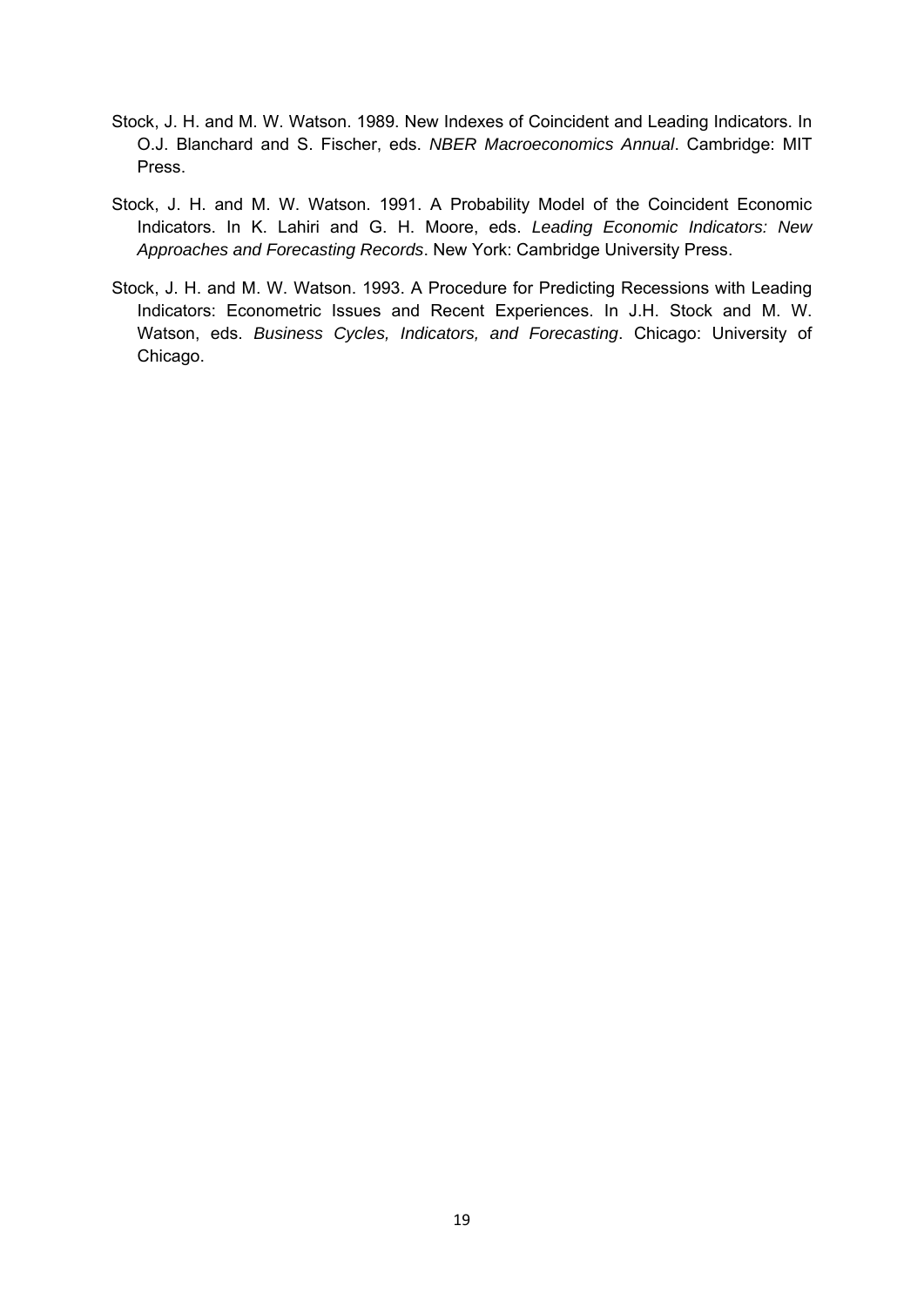

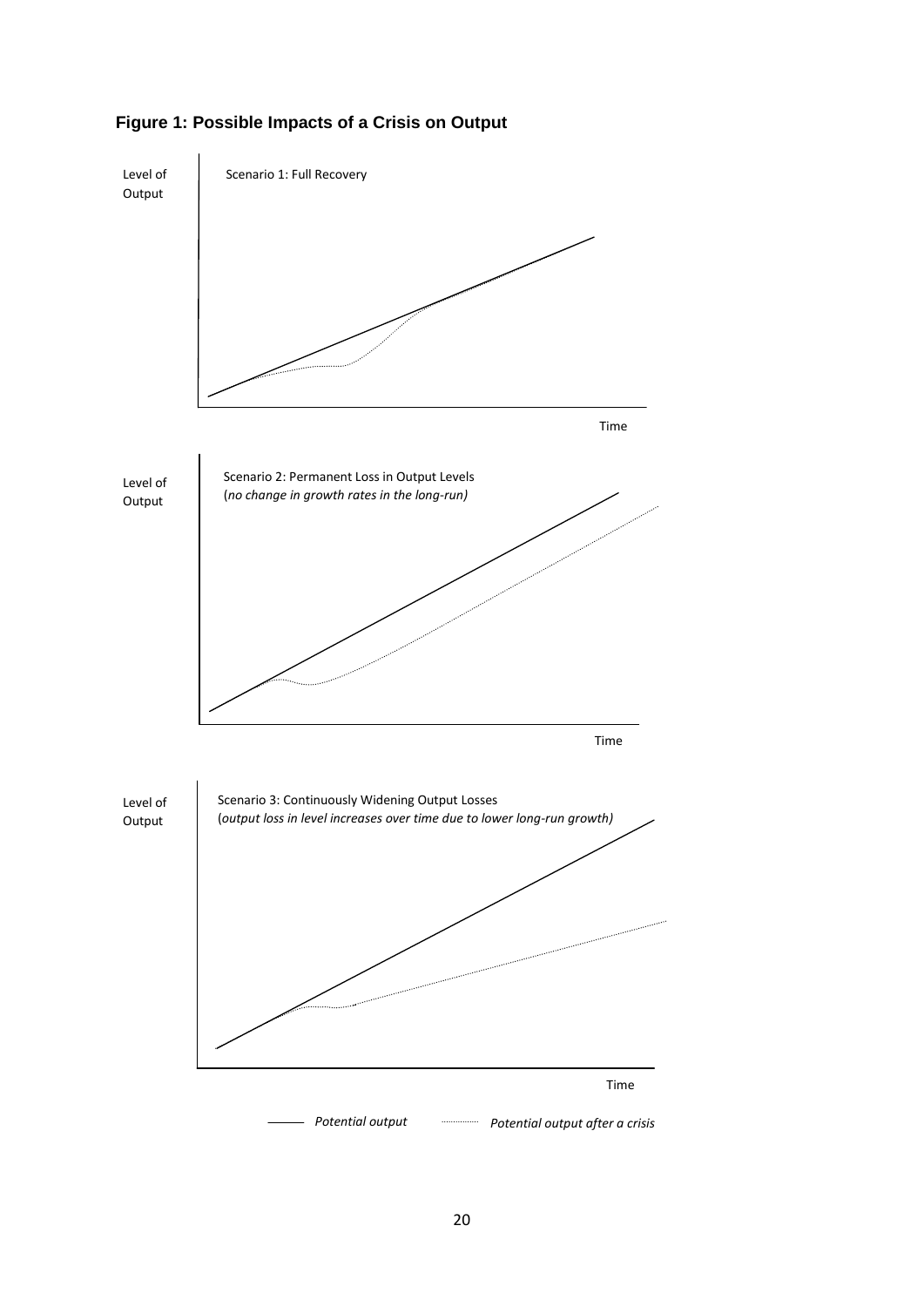#### Table 1: Potential Output Growth Rates<sup>1</sup> (using HP filter)

|                             | 1985Q1-<br>1989Q4 | 1990Q1-<br>1994Q4 | 1995Q1-<br>1997Q2 | 1997Q3-<br>1999Q4 | 1997/98<br>crisis<br>reduction<br>in<br>potential<br>growth | 2000Q1-<br>2004Q4 | 2005Q1-<br>2007Q4 | 2008Q1-<br>2009Q2 | 2008/09<br>crisis<br>reduction<br>in<br>potential<br>growth |
|-----------------------------|-------------------|-------------------|-------------------|-------------------|-------------------------------------------------------------|-------------------|-------------------|-------------------|-------------------------------------------------------------|
|                             | (1)               | (2)               | (3)               | (4)               | (5)=(3)-(4)                                                 | (6)               | (7)               | (8)               | $(9)=(7)-(8)$                                               |
| China, People's Republic of | 9.6               | 10.7              | 10.2              | 8.5               | 1.7                                                         | 9.4               | 10.8              | 9.7               | 1.1                                                         |
| Hong Kong, China            | 7.4               | 5.3               | 3.0               | 1.7               | 1.3                                                         | 4.0               | 5.1               | 2.7               | 2.4                                                         |
| India                       | 5.4               | 5.5               | 6.3               | 5.8               | 0.4                                                         | 6.5               | 8.4               | 7.6               | 0.8                                                         |
| Indonesia                   | 7.2               | 8.1               | 4.1               | 0.4               | 3.7                                                         | 3.5               | 5.7               | 5.5               | 0.2                                                         |
| Korea, Republic of          | 9.3               | 7.8               | 5.5               | 4.3               | 1.3                                                         | 5.0               | 3.9               | 2.5               | 1.4                                                         |
| Malaysia                    | 5.9               | 9.6               | 6.9               | 3.8               | 3.0                                                         | 4.9               | 5.0               | 3.3               | 1.8                                                         |
| Philippines                 | 1.8               | 2.9               | 3.8               | 3.4               | 0.4                                                         | 4.5               | 5.1               | 4.1               | 1.0                                                         |
| Singapore                   | 7.1               | 9.2               | 7.5               | 5.1               | 2.4                                                         | 5.1               | 5.6               | 2.6               | 3.0                                                         |
| Taipei, China               | 9.0               | 7.4               | 6.3               | 5.0               | 1.4                                                         | 3.9               | 3.4               | 1.2               | 2.2                                                         |
| Thailand                    | 9.2               | 9.1               | 3.5               | 0.5               | 3.0                                                         | 4.3               | 4.4               | 2.3               | 2.1                                                         |
| Europe <sup>2</sup>         | 2.9               | 1.9               | 2.3               | 2.7               | $-0.5$                                                      | 2.2               | 1.5               | 0.2               | 1.3                                                         |
| Japan                       | 4.9               | 2.5               | 1.0               | 0.6               | 0.5                                                         | 1.3               | 1.1               | $-0.5$            | 1.6                                                         |
| <b>United States</b>        | 3.5               | 2.6               | 3.7               | 3.9               | $-0.2$                                                      | 2.9               | 2.0               | 0.8               | 1.2                                                         |

 $1$  Each period uses average year-on-year growth rates.

<sup>2</sup> Includes Austria, Belgium, Denmark, Finland, France, Germany, Greece, Ireland, Italy, Netherlands, Norway, Portugal, Spain, Sweden, Switzerland, and United Kingdom.

Source: OREI staff calculations using gross domestic product (GDP) figures from Oxford Economics and forecast GDP growth rates from ADB's *Asian Development Outlook Update 2009* .

#### Table 2: Potential Output Growth Rates<sup>1</sup> (using BN decomposition)

|                             | 1985Q1-<br>1989Q4 | 1990Q1-<br>1994Q4 | 1995Q1-<br>1997Q2 | 1997Q3-<br>1999Q4 | 1997/98<br>crisis<br>reduction<br>in<br>potential<br>growth | 2000Q1-<br>2004Q4 | 2005Q1-<br>2007Q4 | 2008Q1-<br>2009Q2 | 2008/09<br>crisis<br>reduction<br>in<br>potential<br>growth |
|-----------------------------|-------------------|-------------------|-------------------|-------------------|-------------------------------------------------------------|-------------------|-------------------|-------------------|-------------------------------------------------------------|
|                             | (1)               | (2)               | (3)               | (4)               | $(5)=(3)-(4)$                                               | (6)               | (7)               | (8)               | $(9)=(7)-(8)$                                               |
| China, People's Republic of | 11.6              | 6.6               | 10.1              | 8.2               | 2.0                                                         | 7.8               | 9.9               | 12.0              | $-2.2$                                                      |
| Hong Kong, China            | 7.2               | 5.5               | 3.8               | $-0.7$            | 4.5                                                         | 4.4               | 6.8               | 0.3               | 6.5                                                         |
| India                       | 5.5               | 4.8               | 7.2               | 5.8               | 1.3                                                         | 5.9               | 9.3               | 7.1               | 2.2                                                         |
| Indonesia                   | 6.5               | 8.1               | 7.5               | $-4.2$            | 11.7                                                        | 4.5               | 5.9               | 5.6               | 0.2                                                         |
| Korea, Republic of          | 9.1               | 7.8               | 7.6               | 1.7               | 5.9                                                         | 5.5               | 4.7               | 0.8               | 3.9                                                         |
| Malaysia                    | 4.7               | 9.2               | 9.7               | 0.7               | 9.0                                                         | 5.6               | 5.6               | 2.7               | 2.9                                                         |
| Philippines                 | 2.8               | 1.9               | 5.3               | 2.1               | 3.2                                                         | 4.7               | 5.8               | 2.9               | 2.9                                                         |
| Singapore                   | 6.4               | 9.1               | 7.9               | 4.2               | 3.7                                                         | 5.0               | 7.8               | $-1.2$            | 9.1                                                         |
| Taipei,China                | 9.0               | 7.0               | 6.5               | 5.4               | 1.0                                                         | 3.7               | 4.6               | $-0.9$            | 5.5                                                         |
| Thailand                    | 8.6               | 9.0               | 7.0               | $-3.5$            | 10.5                                                        | 5.1               | 4.9               | 1.5               | 3.4                                                         |
| Europe <sup>2</sup>         | 3.0               | 1.6               | 2.3               | 2.7               | $-0.4$                                                      | 2.2               | 2.5               | 0.6               | 1.9                                                         |
| Japan                       | 5.1               | 2.3               | 2.3               | $-0.7$            | 3.0                                                         | 1.5               | 2.0               | $-2.4$            | 4.5                                                         |
| <b>United States</b>        | 3.8               | 2.3               | 3.4               | 4.5               | $-1.2$                                                      | 2.7               | 2.6               | $-0.1$            | 2.7                                                         |

 $1$  Each period uses average year-on-year growth rates.

<sup>2</sup> Includes Austria, Belgium, Denmark, Finland, France, Germany, Greece, Ireland, Italy, Netherlands, Norway, Portugal, Spain, Sweden, Switzerland, and United Kingdom.

Source: OREI staff calculations using gross domestic product (GDP) figures from Oxford Economics and forecast GDP growth rates from ADB's *Asian Development Outlook Update 2009* .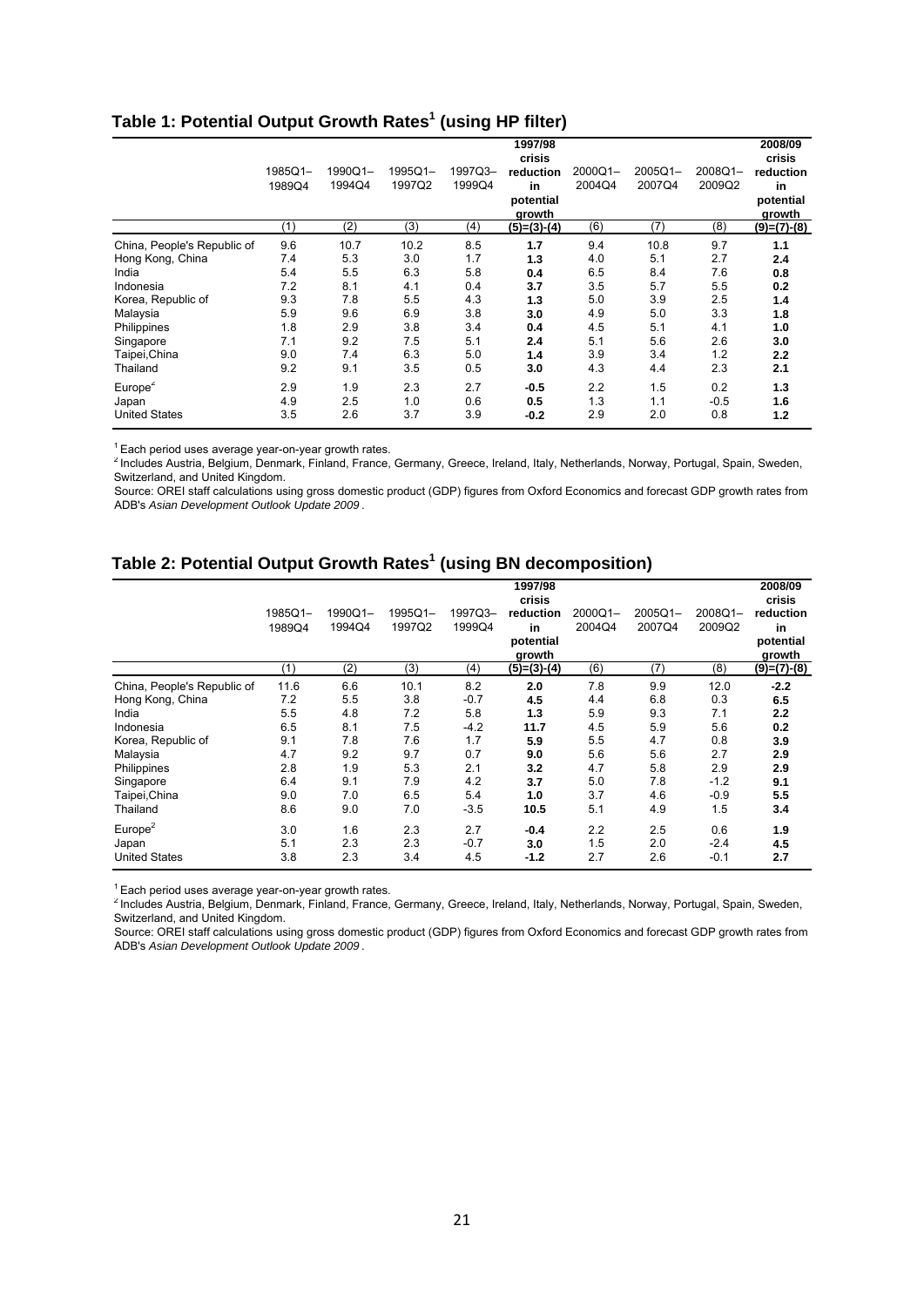#### Table 3: Potential Output Growth Rates<sup>1</sup> (using BP-CF)

|                             |         |         |         |         | 1997/1998<br>crisis |         |         |         | 2008/2009<br>crisis |
|-----------------------------|---------|---------|---------|---------|---------------------|---------|---------|---------|---------------------|
|                             | 1985Q1- | 1990Q1- | 1995Q1- | 1997Q3- | reduction           | 2000Q1- | 2005Q1- | 2008Q1- | reduction           |
|                             | 1989Q4  | 1994Q4  | 1997Q2  | 1999Q4  | in                  | 2004Q4  | 2007Q4  | 2009Q2  | in                  |
|                             |         |         |         |         | potential           |         |         |         | potential           |
|                             |         |         |         |         | growth              |         |         |         | growth              |
|                             | (1)     | (2)     | (3)     | (4)     | $(5)=(3)-(4)$       | (6)     | (7)     | (8)     | $(9) = (7) - (8)$   |
| China, People's Republic of | 9.3     | 10.6    | 11.1    | 8.4     | 2.7                 | 8.9     | 11.5    | 9.8     | 1.7                 |
| Hong Kong, China            | 7.8     | 5.2     | 3.7     | 1.0     | 2.8                 | 4.1     | 5.4     | 2.5     | 2.9                 |
| India                       | 6.7     | 4.5     | 7.4     | 5.9     | 1.4                 | 6.0     | 9.1     | 7.8     | 1.3                 |
| Indonesia                   | 6.7     | 8.8     | 4.0     | 0.0     | 4.0                 | 3.5     | 6.1     | 5.1     | 1.0                 |
| Korea, Republic of          | 9.4     | 8.0     | 5.4     | 3.9     | 1.5                 | 5.3     | 3.7     | 2.4     | 1.3                 |
| Malaysia                    | 5.3     | 10.2    | 7.0     | 3.2     | 3.8                 | 4.9     | 5.3     | 2.9     | 2.5                 |
| Philippines                 | 2.0     | 2.7     | 4.0     | 3.9     | 0.1                 | 4.1     | 5.8     | 3.9     | 1.9                 |
| Singapore                   | 7.3     | 9.0     | 8.6     | 4.4     | 4.2                 | 4.9     | 6.0     | 2.8     | 3.2                 |
| Taipei,China                | 9.8     | 6.8     | 7.5     | 4.5     | 3.0                 | 3.8     | 3.7     | 1.3     | 2.4                 |
| Thailand                    | 8.7     | 10.0    | 3.3     | $-0.6$  | 3.8                 | 4.8     | 4.4     | 1.5     | 2.9                 |
| Europe <sup>2</sup>         | 3.4     | 1.5     | 2.7     | 2.8     | $-0.2$              | 2.2     | 1.6     | 0.2     | 1.3                 |
| Japan                       | 5.4     | 2.3     | 1.0     | 0.4     | 0.7                 | 1.4     | 1.2     | $-0.6$  | 1.9                 |
| <b>United States</b>        | 4.0     | 2.2     | 4.4     | 3.8     | 0.5                 | 2.9     | 2.0     | 0.7     | 1.3                 |

 $1$  Each period uses average year-on-year growth rates.

<sup>2</sup> Includes Austria, Belgium, Denmark, Finland, France, Germany, Greece, Ireland, Italy, Netherlands, Norway, Portugal, Spain, Sweden Switzerland and United Kingdom.

Source: OREI staff calculations using gross domestic product (GDP) figures from Oxford Economics and forecast GDP growth rates from ADB's *Asian Development Outlook Update 2009* .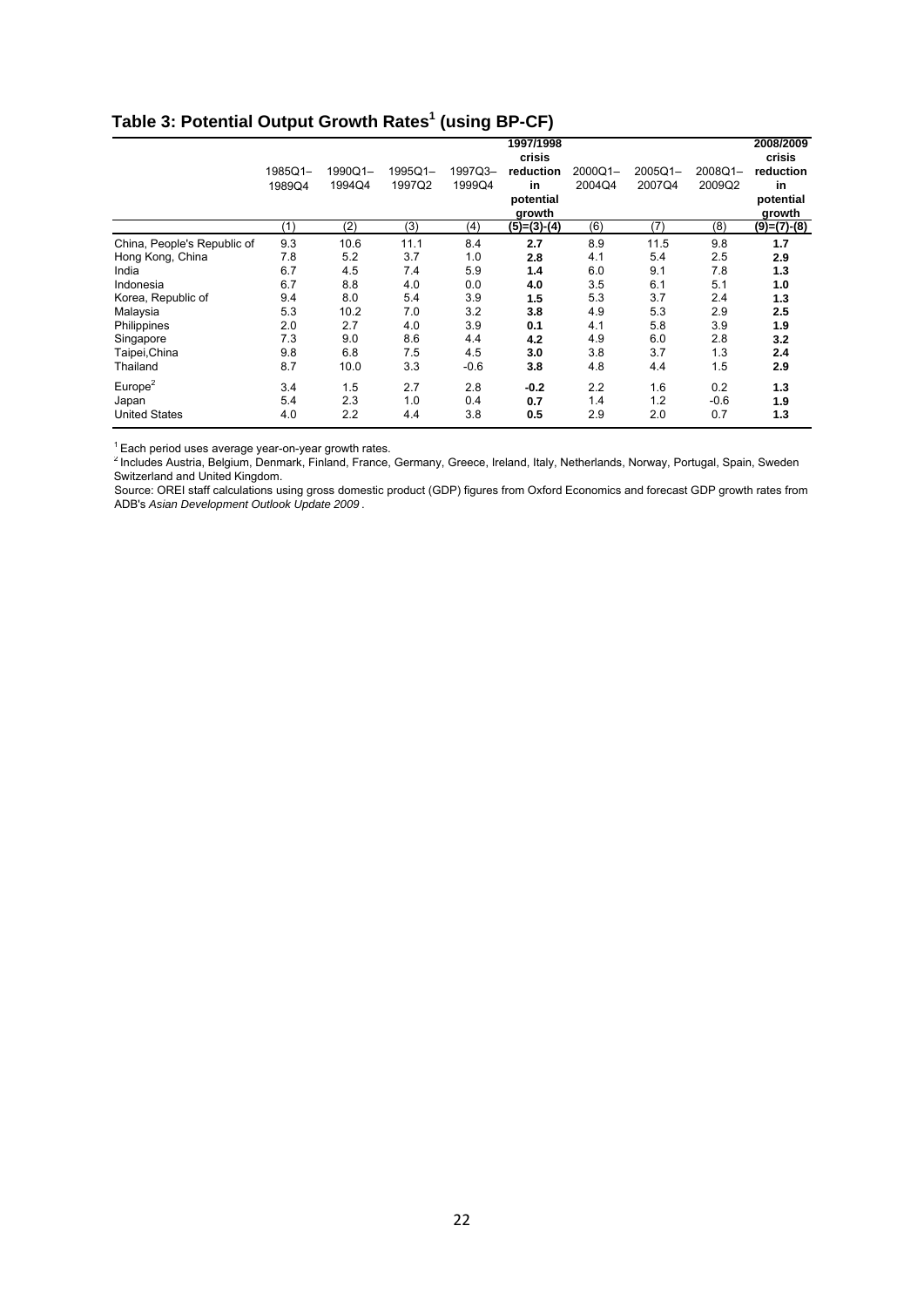

**Figure 2: Potential Output (local currency, billion)** 

Source: Authors calculations using gross domestic product (GDP) data sourced from Oxford Economics and forecast GDP growth rates from the *Asian Development Outlook 2009 Update.*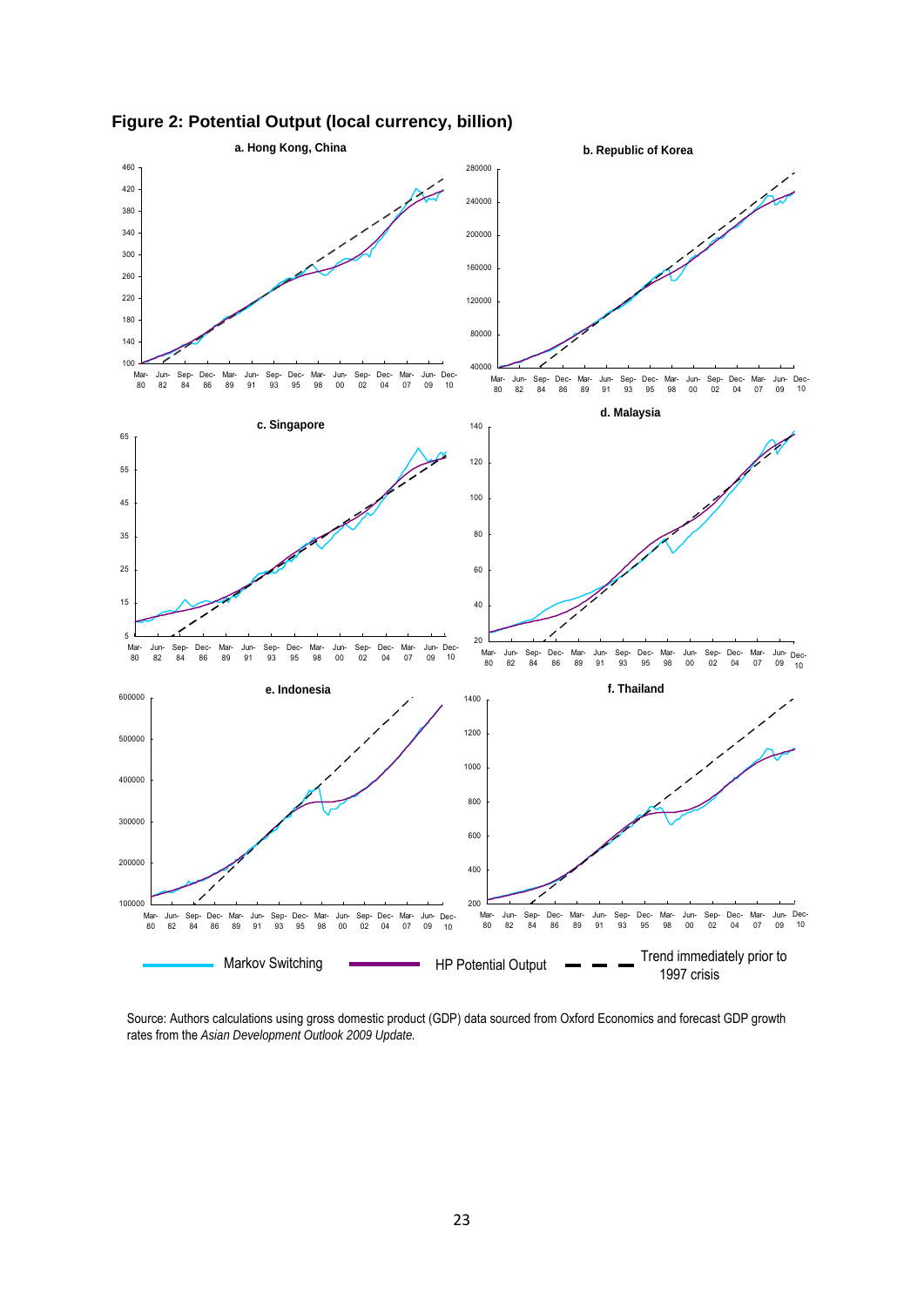#### **Figure 2: continued**



Source: Authors calculations using gross domestic product (GDP) data sourced from Oxford Economics and forecast GDP growth rates from the *Asian Development Outlook 2009 Update.*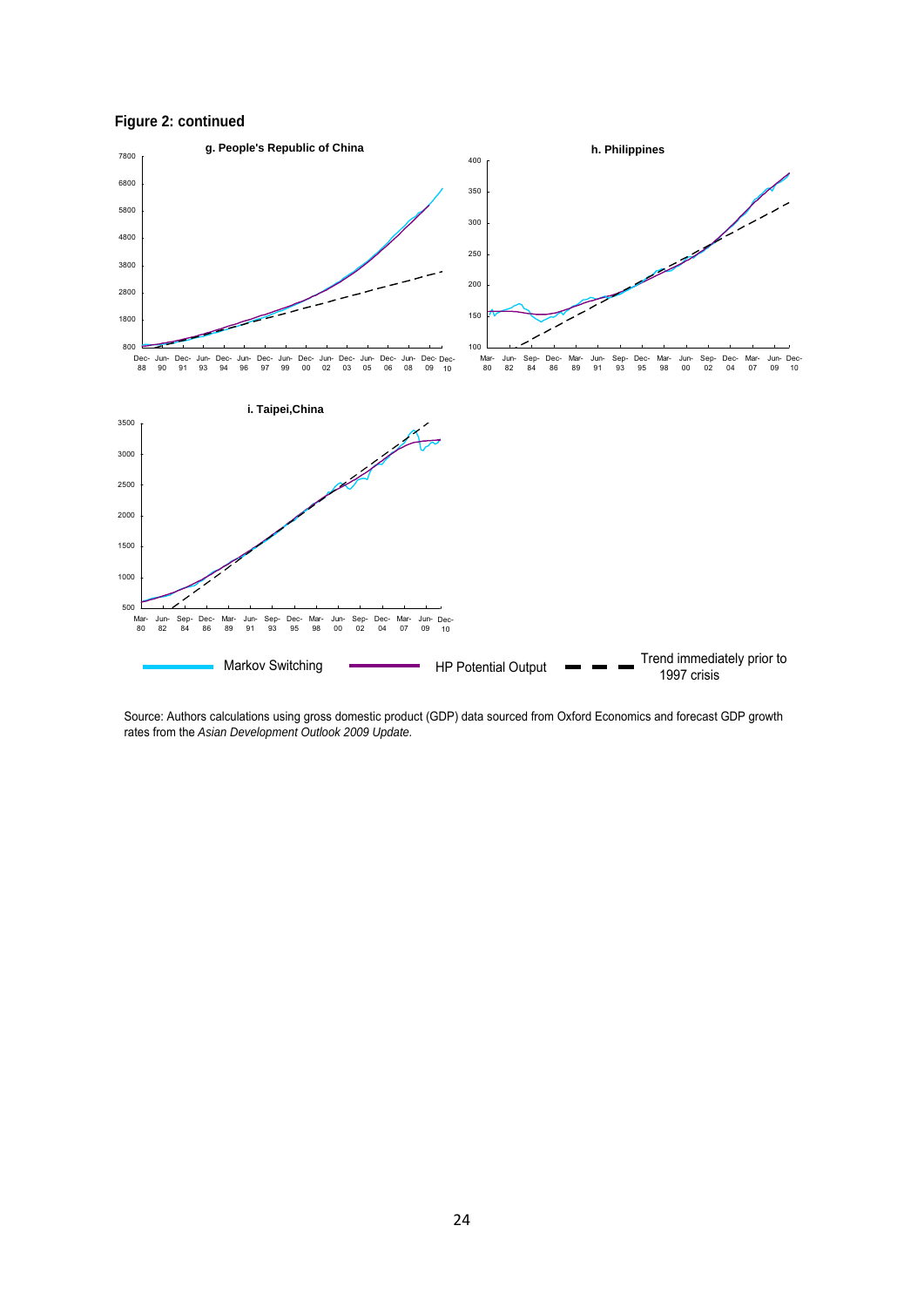



25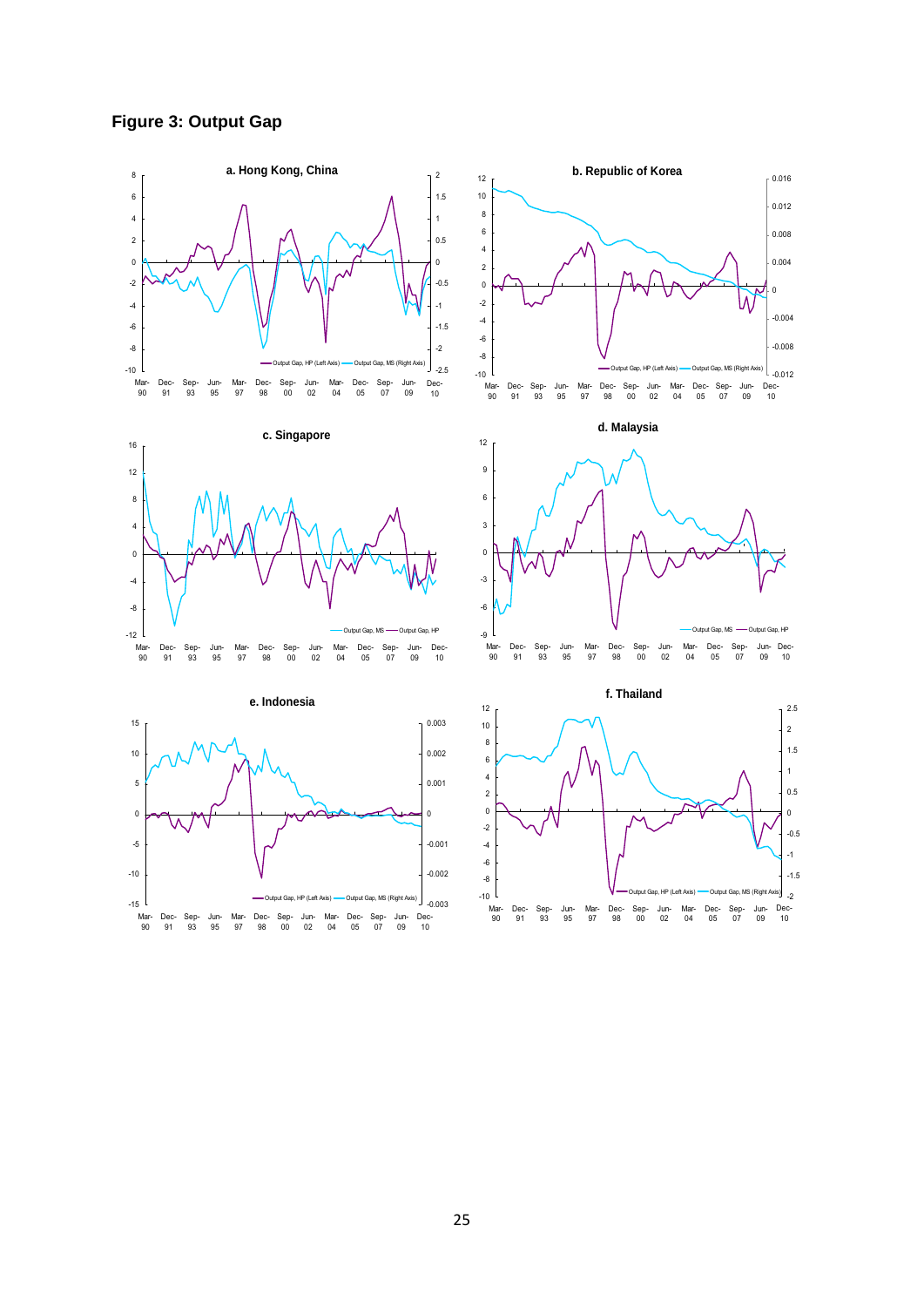## **Figure 3: continued**



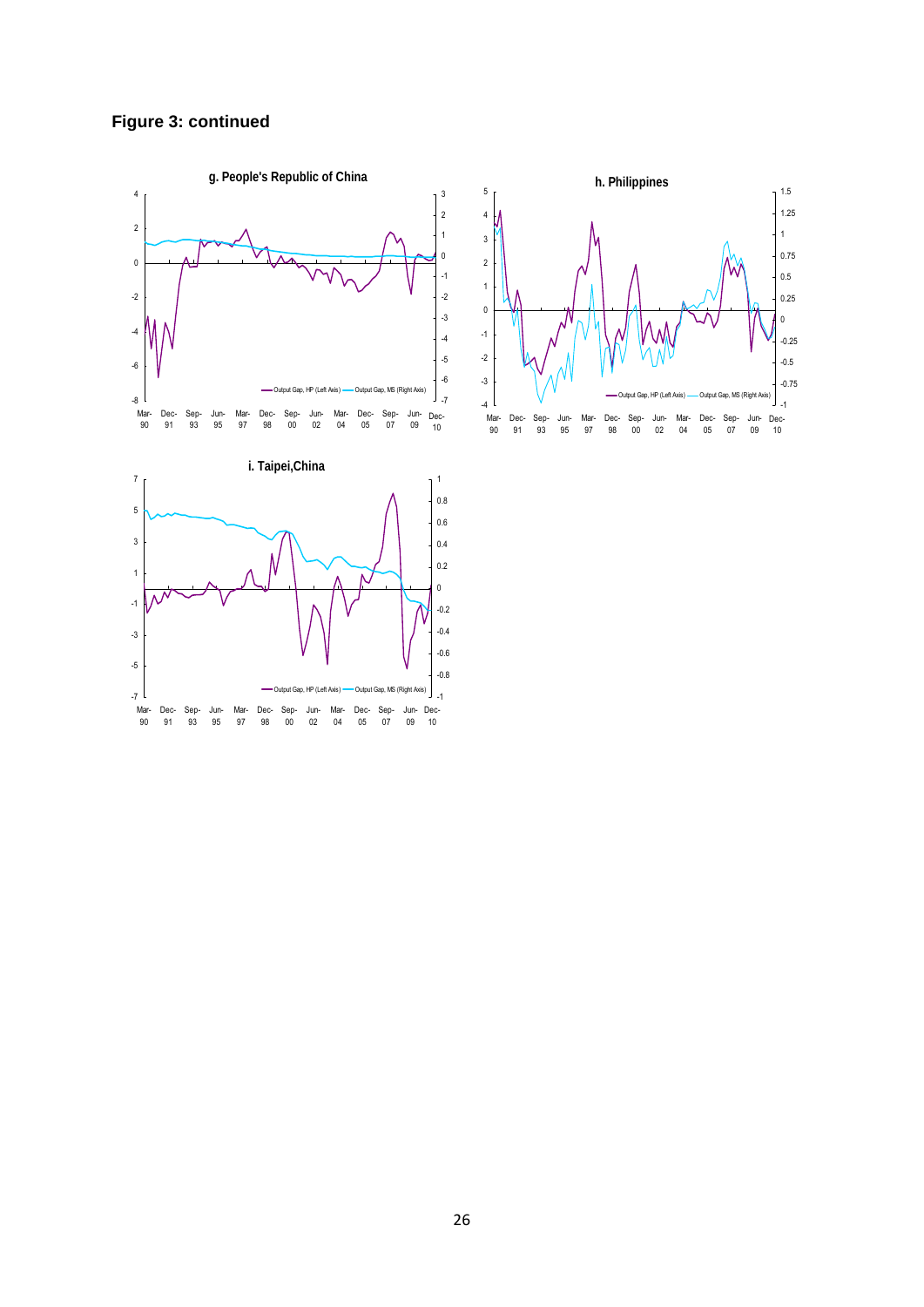#### **Figure 4: Linking Regional and Domestic Rebalancing**



**Table 4: Technological Activity Index** 

|                        | Rank                   |                             | 1995         | Rank                   |                             | 2001  |
|------------------------|------------------------|-----------------------------|--------------|------------------------|-----------------------------|-------|
|                        | (out of 117 countries) | Country                     | <b>Index</b> | (out of 117 countries) | Country                     | Index |
| High Innovation        | 3                      | Japan                       | 0.949        | 5                      | Japan                       | 0.935 |
|                        | 10                     | Taipei, China               | 0.89         |                        | Taipei, China               | 0.902 |
|                        | 18                     | Singapore                   | 0.803        | 12                     | Singapore                   | 0.875 |
|                        | 24                     | Korea, Republic of          | 0.762        | 20                     | Korea, Republic of          | 0.812 |
| Medium-high Innovation | 37                     | Hong Kong, China            | 0.613        | 33                     | Hong Kong, China            | 0.632 |
|                        | 61                     | Malaysia                    | 0.401        | 55                     | Malaysia                    | 0.446 |
|                        | 63                     | China, People's Republic of | 0.39         | 58                     | China, People's Republic of | 0.417 |
|                        | 67                     | Thailand                    | 0.34         | 61                     | Thailand                    | 0.361 |
|                        | 76                     | Philippines                 | 0.264        | 80                     | Philippines                 | 0.265 |
|                        | 85                     | Indonesia                   | 0.203        |                        |                             |       |
| Low Innovation         |                        |                             |              | 93                     | Indonesia                   | 0.175 |

Source: UNCTAD. World Investment Report, 2005

Note: Each component of the Index has equal weights, the Index value being the simple average of the normalized value of the three variables: R&D manpower, patents in the United States and scientific journal articles.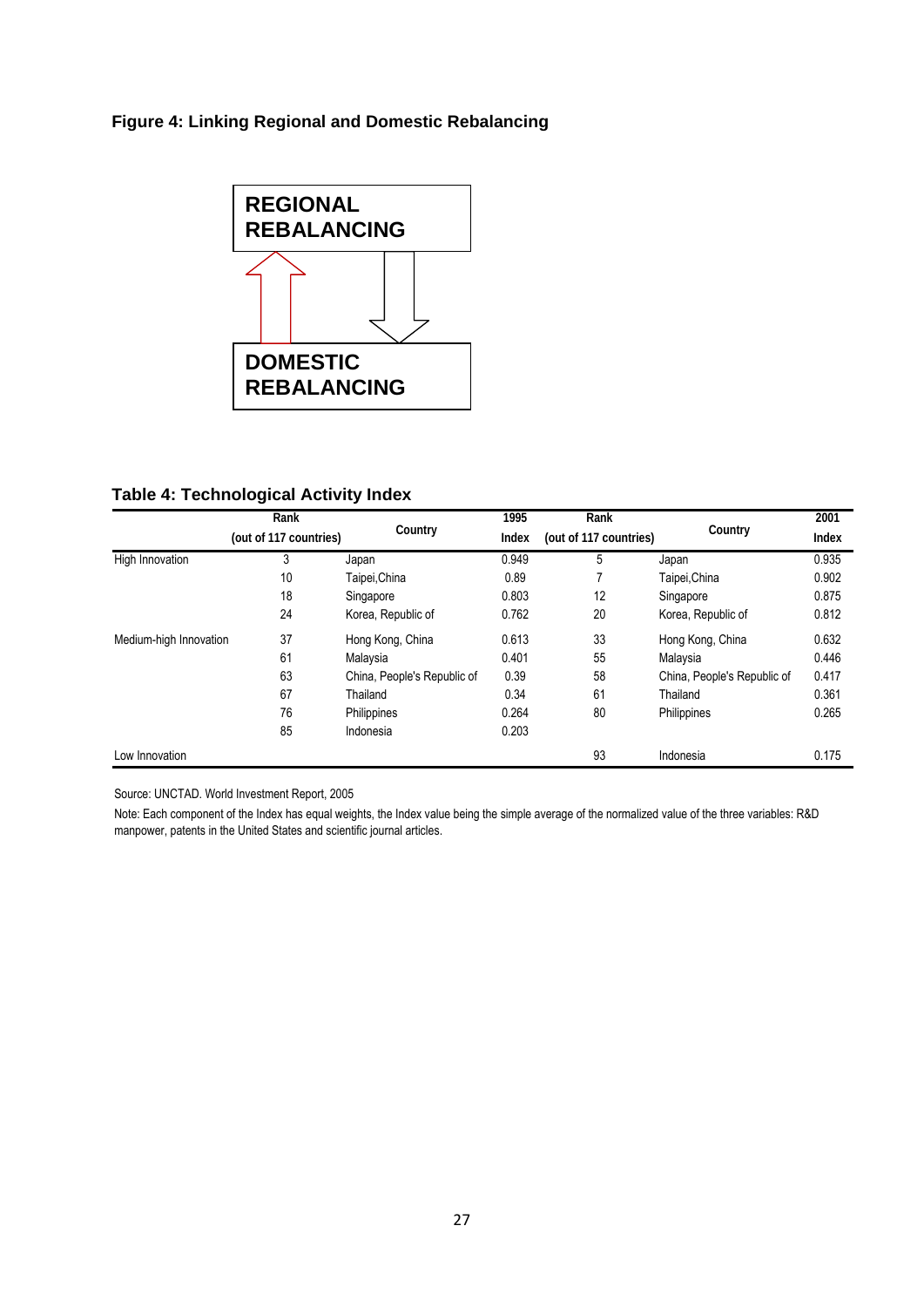#### **Table A.1: Regression with Driscoll-Kraay Standard Errors**

Pesaran's test of cross sectional independence = 8.664, Pr = 0.0000

Average absolute value of the off-diagonal elements = 0.223 Time period: 1990.1 to 2009.2 Number of obs = 702 Method: Fixed-effects regression Number of groups = 9<br>Group variable (i): country F(16, 8) = 106.12 Group variable (i): country maximum lag:  $3$  Prob > F = 0.0000 within R-squared =  $0.5020$ 

| gr_opc                        | Coef.        | Std. Err. | t       | P >  t |              | [95% Conf. Interval] |
|-------------------------------|--------------|-----------|---------|--------|--------------|----------------------|
| $I/GDP$ <sub>i.t-1</sub>      | 44.30594     | 11.34307  | 3.91    | 0.005  | 18.14877     | 70.46311             |
| $I/GDP$ <sub>i.t-2</sub>      | 1.766473     | 13.11754  | 0.13    | 0.896  | -28.48262    | 32.01557             |
| $I/GDP_{i,t-3}$               | $-11.73668$  | 11.00396  | $-1.07$ | 0.317  | -37.11184    | 13.63849             |
| $I/GDP_{i,t-4}$               | $-35.71371$  | 9.817551  | $-3.64$ | 0.007  | -58.35303    | $-13.0744$           |
| $\widehat{REER}_{i,t-1}$      | 0.0493613    | 0.0185593 | 2.66    | 0.029  | 0.0065636    | 0.0921591            |
| $R\widehat{EER}_{i,t-2}$      | 0.0566701    | 0.0151829 | 3.73    | 0.006  | 0.0216583    | 0.0916819            |
| $R\widetilde{EER}_{i,t-3}$    | -0.0057716   | 0.0137737 | $-0.42$ | 0.686  | $-0.0375339$ | 0.0259906            |
| $R\widehat{EER}_{i,t-4}$      | $-0.0312023$ | 0.0091777 | $-3.40$ | 0.009  | $-0.0523661$ | $-0.0100386$         |
| $\widehat{MS}_{i,t-1}$        | 0.0277273    | 0.0337377 | 0.82    | 0.435  | $-0.050072$  | 0.1055266            |
| $\widehat{MS}_{i.t\text{-}2}$ | 0.1160739    | 0.0331892 | 3.50    | 0.008  | 0.0395395    | 0.1926083            |
| $GC_{i,t-1}$                  | 0.0204435    | 0.0176002 | 1.16    | 0.279  | $-0.0201426$ | 0.0610297            |
| $GC_{i,t-2}$                  | 0.0430097    | 0.0188366 | 2.28    | 0.052  | $-0.0004276$ | 0.086447             |
| GR_US_JAP_EU                  | 0.7960337    | 0.1319575 | 6.03    | 0.000  | 0.4917391    | 1.100328             |
| $TA_{it}$                     | $-1.138649$  | 12.81787  | $-0.09$ | 0.931  | $-30.6967$   | 28.4194              |
| $GDP_{i,0}$                   | 0.0004438    | 0.0014232 | 0.31    | 0.763  | $-0.0028381$ | 0.0037257            |
| crisis                        | $-4.0994$    | 1.146849  | $-3.57$ | 0.007  | -6.744039    | $-1.45476$           |
| cons                          | (omitted)    |           |         |        |              |                      |